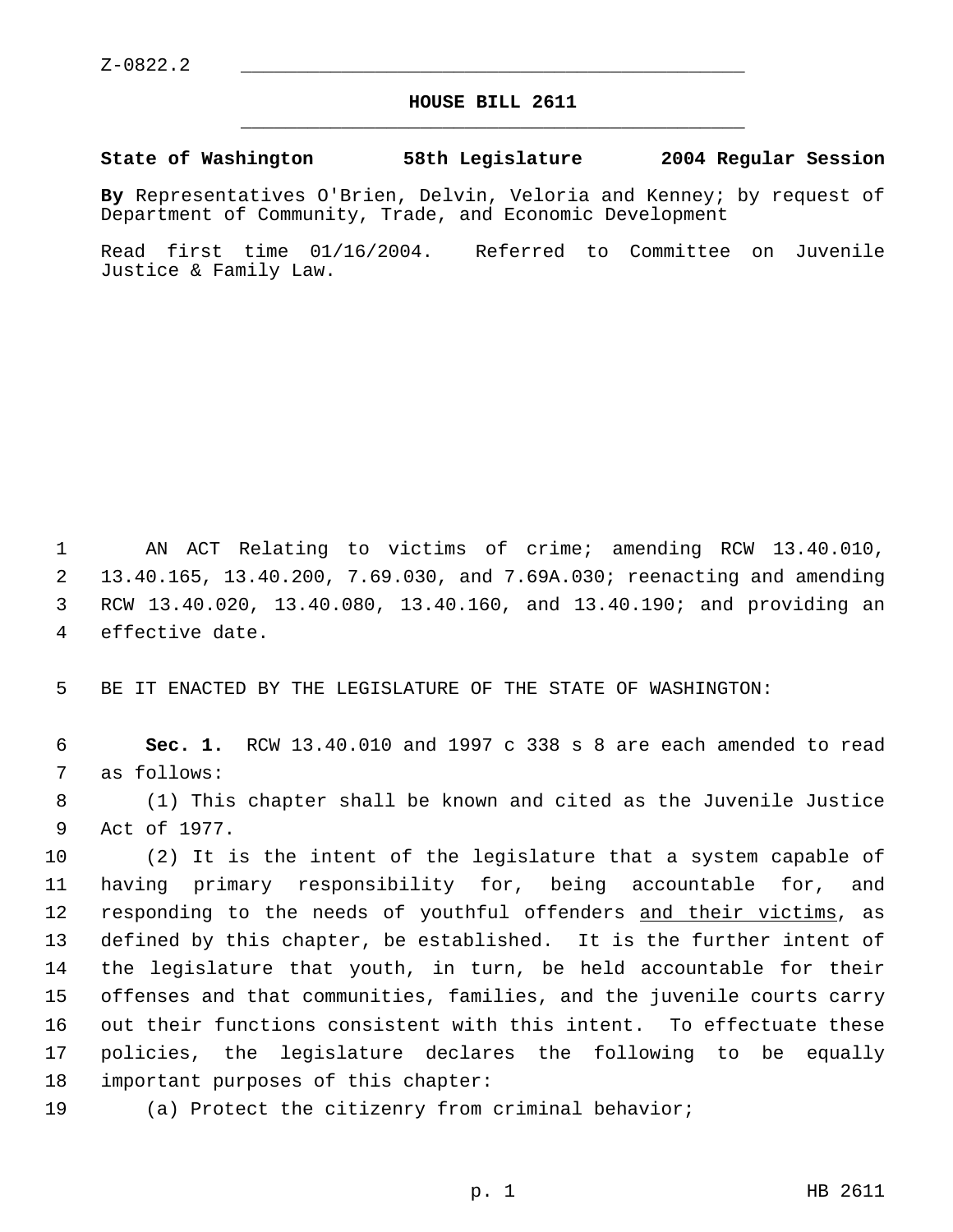(b) Provide for determining whether accused juveniles have 2 committed offenses as defined by this chapter;

 (c) Make the juvenile offender accountable for his or her criminal behavior;

 (d) Provide for punishment commensurate with the age, crime, and criminal history of the juvenile offender;

 (e) Provide due process for juveniles alleged to have committed an offense;

 (f) Provide necessary treatment, supervision, and custody for 10 juvenile offenders;

 (g) Provide for the handling of juvenile offenders by communities 12 whenever consistent with public safety;

(h) Provide for restitution to victims of crime;

 (i) Develop effective standards and goals for the operation, funding, and evaluation of all components of the juvenile justice 16 system and related services at the state and local levels;

 (j) Provide for a clear policy to determine what types of offenders shall receive punishment, treatment, or both, and to determine the jurisdictional limitations of the courts, institutions, and community 20 services; ((and))

 (k) Provide opportunities for victim participation in court hearings on juvenile offender matters and ensure that Article I, section 35 of the Washington state Constitution, the victim bill of 24 rights, is fully observed; and

 (l) Encourage the parents, guardian, or custodian of the juvenile and the juvenile's victim, to the extent the victim is able to or 27 chooses to, to actively participate in the juvenile justice process.

 **Sec. 2.** RCW 13.40.020 and 2002 c 237 s 7 and 2002 c 175 s 19 are each reenacted and amended to read as follows:

For the purposes of this chapter:

 (1) "Community-based rehabilitation" means one or more of the following: Employment; attendance of information classes; literacy classes; counseling, outpatient substance abuse treatment programs, outpatient mental health programs, anger management classes, education or outpatient treatment programs to prevent animal cruelty, or other services; or attendance at school or other educational programs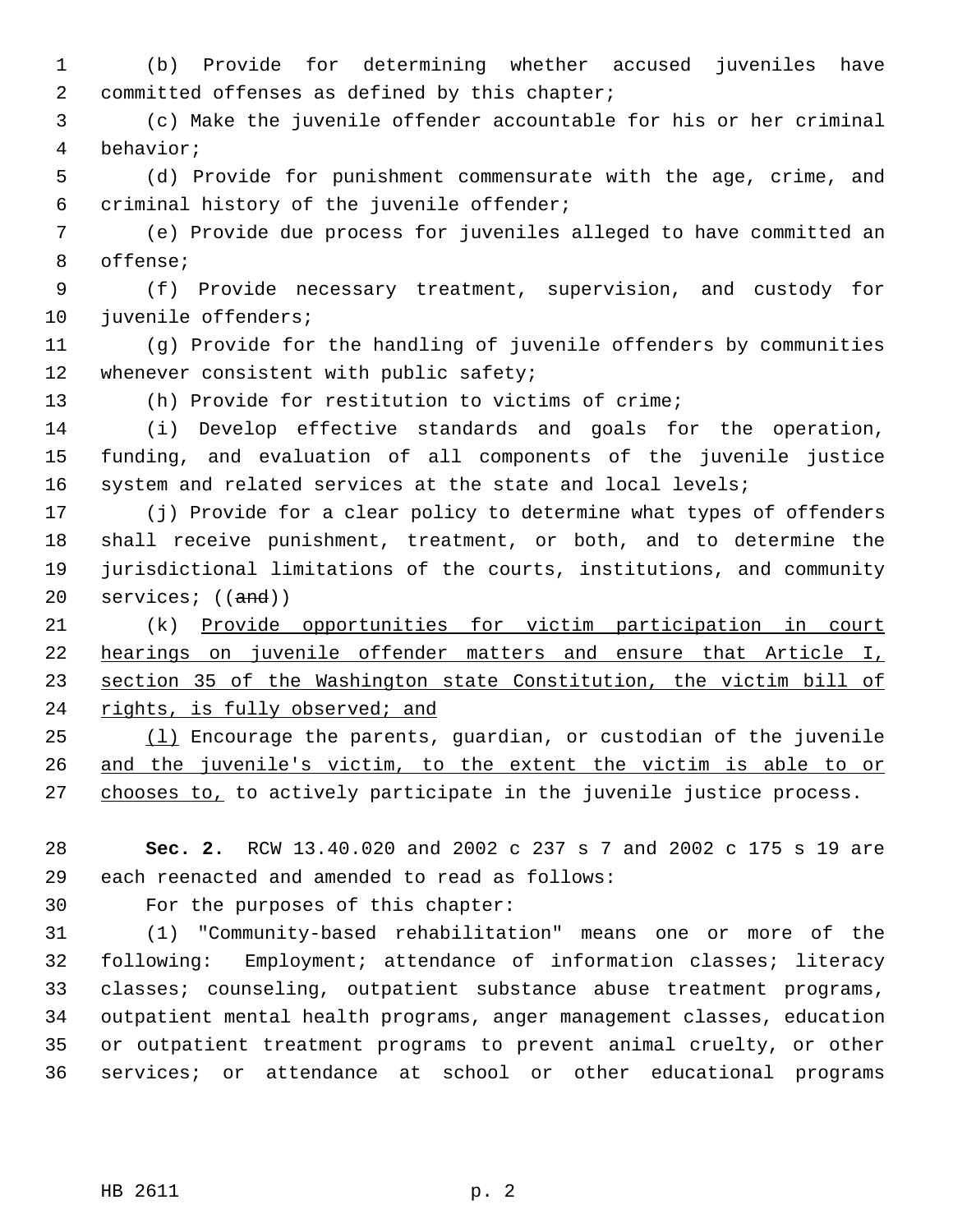appropriate for the juvenile as determined by the school district. Placement in community-based rehabilitation programs is subject to available funds;

 (2) Community-based sanctions may include one or more of the following:

(a) A fine, not to exceed five hundred dollars;

 (b) Community restitution not to exceed one hundred fifty hours of community restitution;

 (3) "Community restitution" means compulsory service, without compensation, performed for the benefit of the community by the offender as punishment for committing an offense. Community restitution may be performed through public or private organizations or 13 through work crews;

 (4) "Community supervision" means an order of disposition by the court of an adjudicated youth not committed to the department or an order granting a deferred disposition. A community supervision order for a single offense may be for a period of up to two years for a sex offense as defined by RCW 9.94A.030 and up to one year for other offenses. As a mandatory condition of any term of community supervision, the court shall order the juvenile to refrain from committing new offenses. As a mandatory condition of community supervision, the court shall order the juvenile to comply with the mandatory school attendance provisions of chapter 28A.225 RCW and to inform the school of the existence of this requirement. Community supervision is an individualized program comprised of one or more of the following:

- (a) Community-based sanctions;
- (b) Community-based rehabilitation;
- (c) Monitoring and reporting requirements;
- (d) Posting of a probation bond;

 (5) "Confinement" means physical custody by the department of social and health services in a facility operated by or pursuant to a contract with the state, or physical custody in a detention facility operated by or pursuant to a contract with any county. The county may operate or contract with vendors to operate county detention facilities. The department may operate or contract to operate detention facilities for juveniles committed to the department.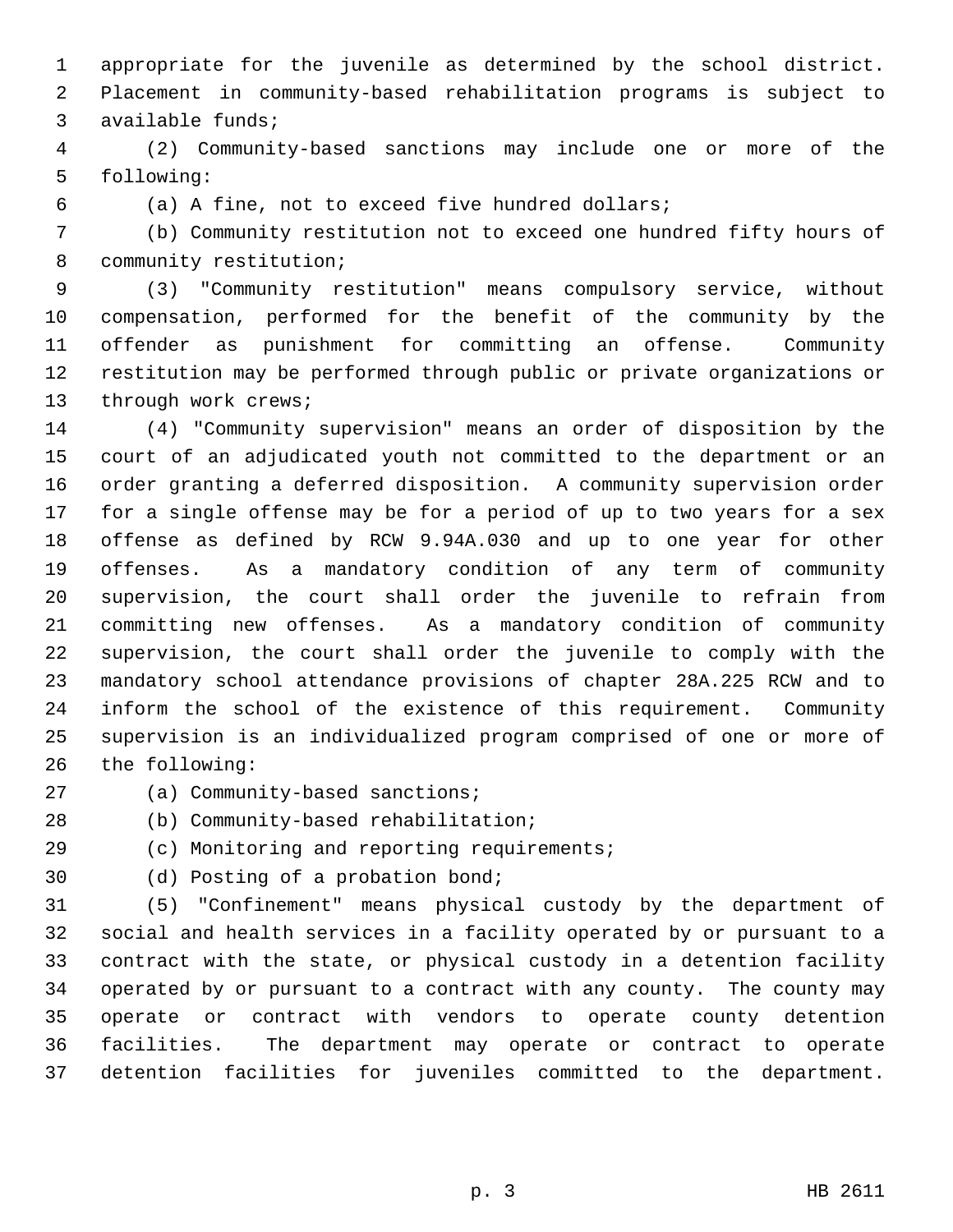Pretrial confinement or confinement of less than thirty-one days imposed as part of a disposition or modification order may be served consecutively or intermittently, in the discretion of the court;

 (6) "Court," when used without further qualification, means the juvenile court judge(s) or commissioner(s);

 (7) "Criminal history" includes all criminal complaints against the respondent for which, prior to the commission of a current offense:

 (a) The allegations were found correct by a court. If a respondent is convicted of two or more charges arising out of the same course of conduct, only the highest charge from among these shall count as an offense for the purposes of this chapter; or

 (b) The criminal complaint was diverted by a prosecutor pursuant to the provisions of this chapter on agreement of the respondent and after an advisement to the respondent that the criminal complaint would be considered as part of the respondent's criminal history. A successfully completed deferred adjudication that was entered before July 1, 1998, or a deferred disposition shall not be considered part of the respondent's criminal history;

 (8) "Department" means the department of social and health services;

 (9) "Detention facility" means a county facility, paid for by the county, for the physical confinement of a juvenile alleged to have committed an offense or an adjudicated offender subject to a disposition or modification order. "Detention facility" includes county group homes, inpatient substance abuse programs, juvenile basic training camps, and electronic monitoring;

 (10) "Diversion unit" means any probation counselor who enters into a diversion agreement with an alleged youthful offender, or any other person, community accountability board, youth court under the supervision of the juvenile court, or other entity except a law enforcement official or entity, with whom the juvenile court administrator has contracted to arrange and supervise such agreements pursuant to RCW 13.40.080, or any person, community accountability board, or other entity specially funded by the legislature to arrange and supervise diversion agreements in accordance with the requirements of this chapter. For purposes of this subsection, "community accountability board" means a board comprised of members of the local community in which the juvenile offender resides. The superior court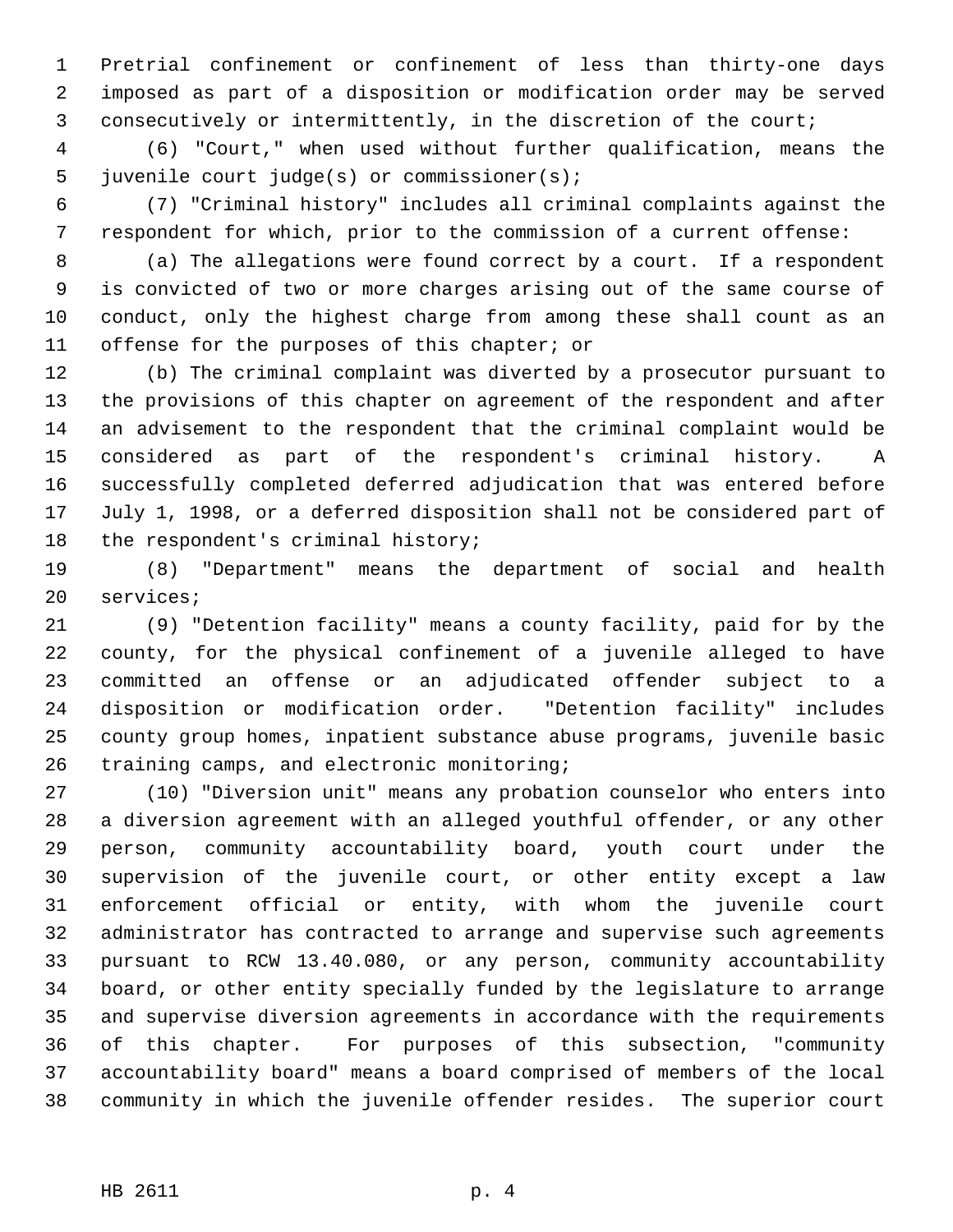shall appoint the members. The boards shall consist of at least three and not more than seven members. If possible, the board should include a variety of representatives from the community, such as a law enforcement officer, teacher or school administrator, high school student, parent, and business owner, and should represent the cultural diversity of the local community;

 (11) "Foster care" means temporary physical care in a foster family home or group care facility as defined in RCW 74.15.020 and licensed by the department, or other legally authorized care;

 (12) "Institution" means a juvenile facility established pursuant to chapters 72.05 and 72.16 through 72.20 RCW;

 (13) "Intensive supervision program" means a parole program that requires intensive supervision and monitoring, offers an array of individualized treatment and transitional services, and emphasizes community involvement and support in order to reduce the likelihood a 16 juvenile offender will commit further offenses;

 (14) "Juvenile," "youth," and "child" mean any individual who is under the chronological age of eighteen years and who has not been previously transferred to adult court pursuant to RCW 13.40.110 or who is otherwise under adult court jurisdiction;

 (15) "Juvenile offender" means any juvenile who has been found by the juvenile court to have committed an offense, including a person eighteen years of age or older over whom jurisdiction has been extended under RCW 13.40.300;

 (16) "Local sanctions" means one or more of the following: (a) 0-30 days of confinement; (b) 0-12 months of community supervision; (c) 0-150 hours of community restitution; or (d) \$0-\$500 fine;

 (17) "Manifest injustice" means a disposition that would either impose an excessive penalty on the juvenile or would impose a serious, 30 and clear danger to society in light of the purposes of this chapter;

 (18) "Monitoring and reporting requirements" means one or more of the following: Curfews; requirements to remain at home, school, work, or court-ordered treatment programs during specified hours; restrictions from leaving or entering specified geographical areas; requirements to report to the probation officer as directed and to remain under the probation officer's supervision; and other conditions or limitations as the court may require which may not include confinement;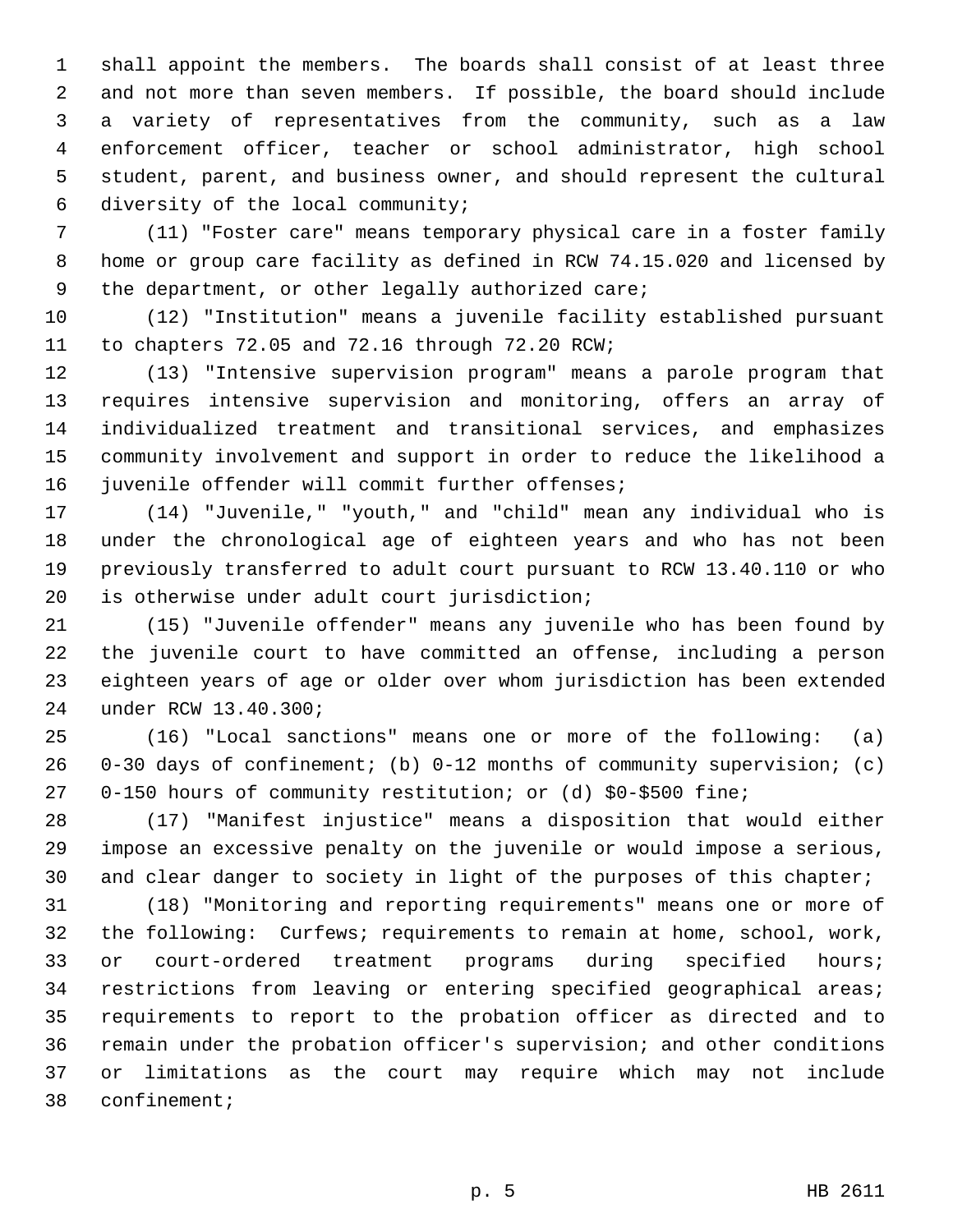(19) "Offense" means an act designated a violation or a crime if committed by an adult under the law of this state, under any ordinance of any city or county of this state, under any federal law, or under 4 the law of another state if the act occurred in that state;

 (20) "Probation bond" means a bond, posted with sufficient security by a surety justified and approved by the court, to secure the offender's appearance at required court proceedings and compliance with court-ordered community supervision or conditions of release ordered pursuant to RCW 13.40.040 or 13.40.050. It also means a deposit of cash or posting of other collateral in lieu of a bond if approved by the court;

 (21) "Respondent" means a juvenile who is alleged or proven to have committed an offense;

 (22) "Restitution" means financial reimbursement by the offender to the victim, and shall be limited to easily ascertainable damages for injury to or loss of property, actual expenses incurred for medical treatment for physical injury to persons, lost wages resulting from physical injury, and costs of the victim's counseling reasonably 19 related to the offense ((if the offense is a sex offense)). Restitution shall not include reimbursement for damages for mental anguish, pain and suffering, or other intangible losses. Nothing in this chapter shall limit or replace civil remedies or defenses available to the victim or offender;

 (23) "Secretary" means the secretary of the department of social and health services. "Assistant secretary" means the assistant secretary for juvenile rehabilitation for the department;

 (24) "Services" means services which provide alternatives to incarceration for those juveniles who have pleaded or been adjudicated guilty of an offense or have signed a diversion agreement pursuant to this chapter;

 (25) "Sex offense" means an offense defined as a sex offense in RCW 9.94A.030;

 (26) "Sexual motivation" means that one of the purposes for which the respondent committed the offense was for the purpose of his or her sexual gratification;

 (27) "Surety" means an entity licensed under state insurance laws or by the state department of licensing, to write corporate, property,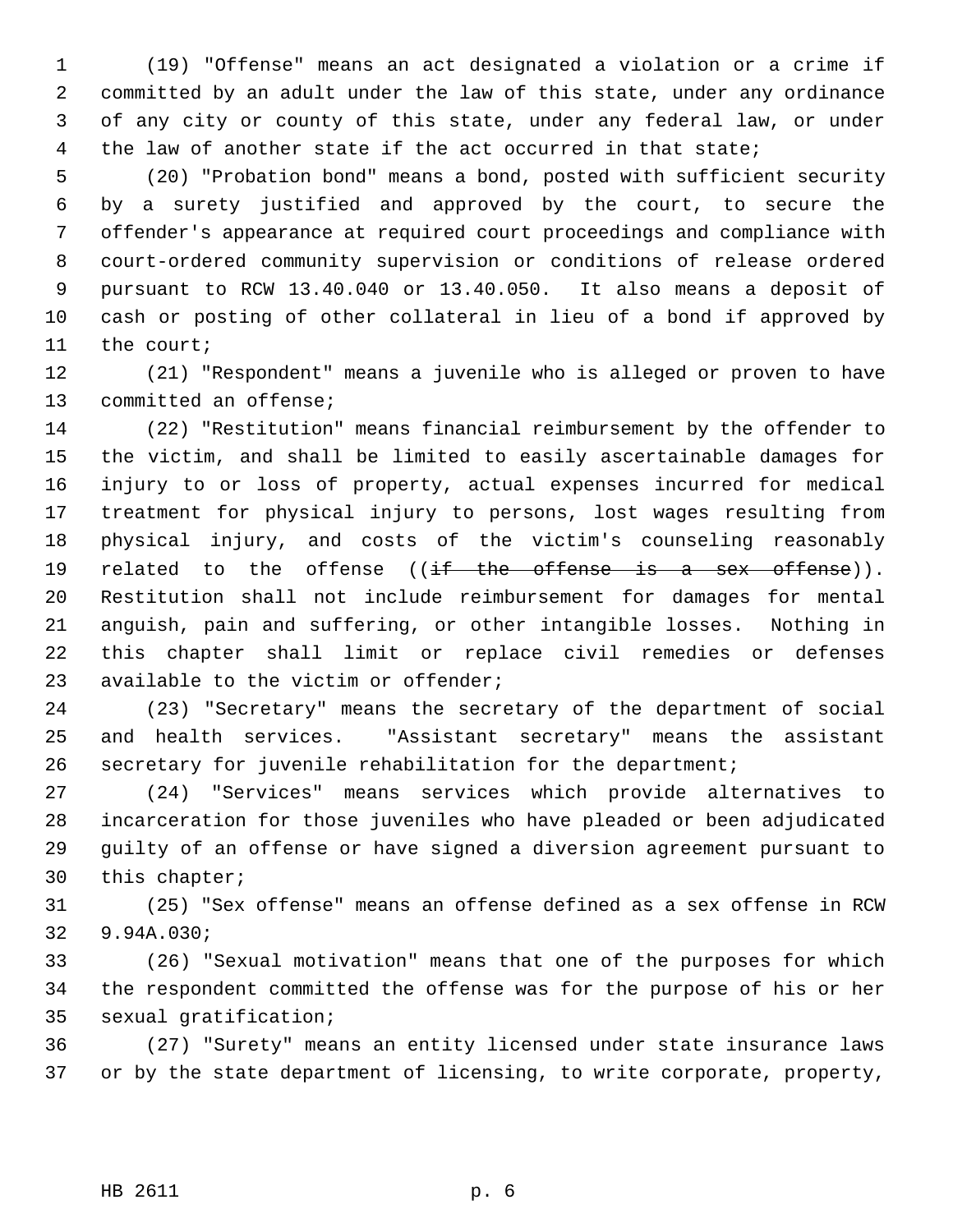or probation bonds within the state, and justified and approved by the superior court of the county having jurisdiction of the case;

 (28) "Victim" means any person who has sustained emotional, psychological, physical, or financial injury to person or property as a direct result or consequence of the crime charged. "Victim" may also include a known parent or guardian of a victim who is a minor child or is not a minor child but is incapacitated or incompetent;

 (29) "Violation" means an act or omission, which if committed by an adult, must be proven beyond a reasonable doubt, and is punishable by sanctions which do not include incarceration;

 $((+29))$  (30) "Violent offense" means a violent offense as defined in RCW 9.94A.030;

13 (( $(30)$ )) (31) "Youth court" means a diversion unit under the supervision of the juvenile court.

 **Sec. 3.** RCW 13.40.080 and 2002 c 237 s 8 and 2002 c 175 s 21 are each reenacted and amended to read as follows:

 (1) A diversion agreement shall be a contract between a juvenile accused of an offense and a diversion unit whereby the juvenile agrees to fulfill certain conditions in lieu of prosecution. Such agreements may be entered into only after the prosecutor, or probation counselor pursuant to this chapter, has determined that probable cause exists to believe that a crime has been committed and that the juvenile committed it. Such agreements shall be entered into as expeditiously as possible.

 (2) A diversion agreement shall be limited to one or more of the following:

 (a) Community restitution not to exceed one hundred fifty hours, not to be performed during school hours if the juvenile is attending school;

 (b) Restitution shall be part of the diversion agreement, limited 31 to the amount of ((actual)) easily ascertainable loss incurred by any victim;

 (c) Attendance at up to ten hours of counseling and/or up to twenty hours of educational or informational sessions at a community agency. The educational or informational sessions may include sessions relating to respect for self, others, and authority; victim awareness; accountability; self-worth; responsibility; work ethics; good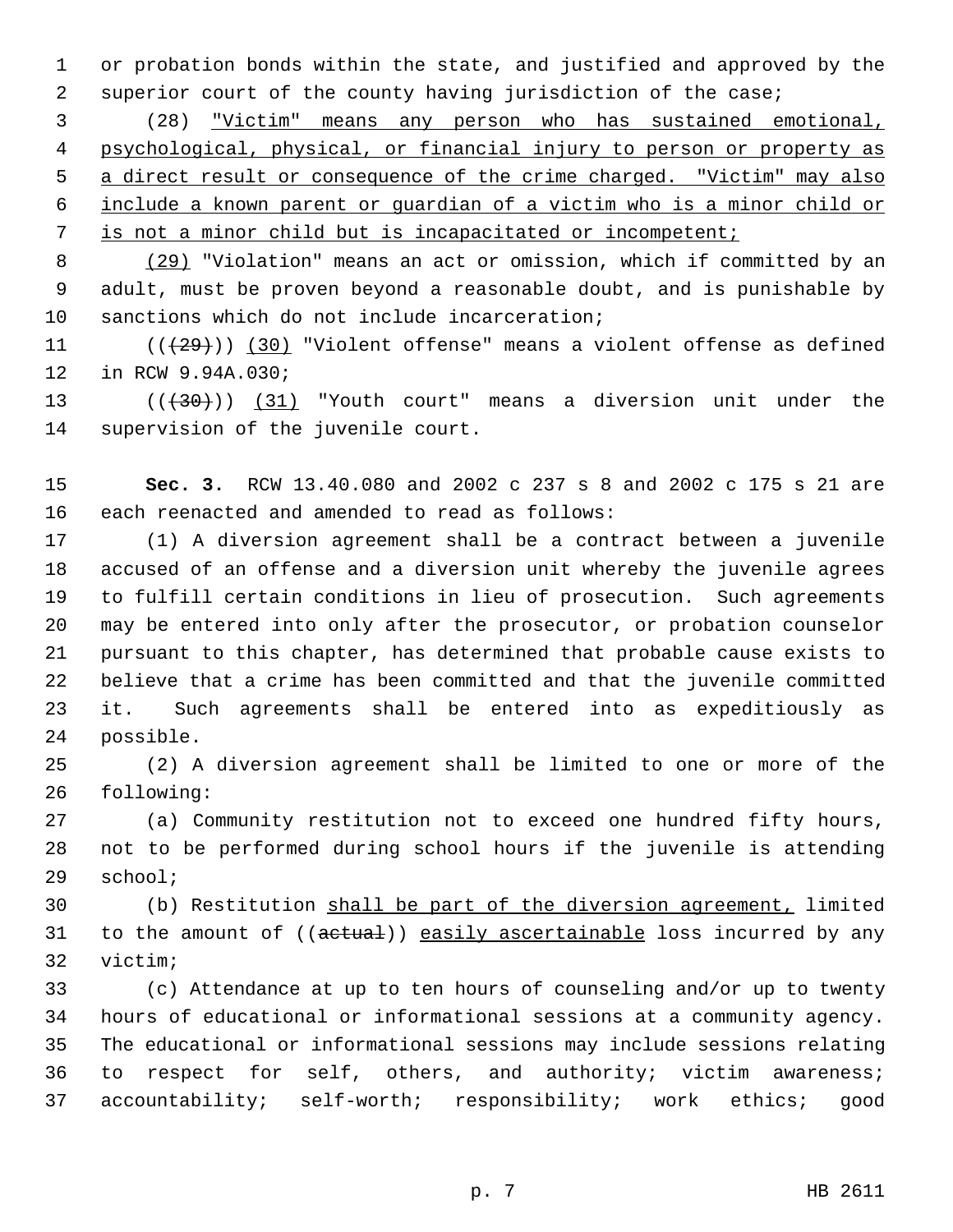citizenship; literacy; and life skills. For purposes of this section, "community agency" may also mean a community-based nonprofit organization, if approved by the diversion unit. The state shall not be liable for costs resulting from the diversion unit exercising the option to permit diversion agreements to mandate attendance at up to ten hours of counseling and/or up to twenty hours of educational or informational sessions;

(d) A fine, not to exceed one hundred dollars;

 (e) Requirements to remain during specified hours at home, school, or work, and restrictions on leaving or entering specified geographical areas; and

 (f) Upon request of any victim or witness, requirements to refrain from any contact with victims or witnesses of offenses committed by the juvenile.

 (3) Notwithstanding the provisions of subsection (2) of this section, youth courts are not limited to the conditions imposed by subsection (2) of this section in imposing sanctions on juveniles pursuant to RCW 13.40.630.

 (4) In assessing periods of community restitution to be performed and restitution to be paid by a juvenile who has entered into a diversion agreement, the court officer to whom this task is assigned shall consult with the juvenile's custodial parent or parents or 23 guardian and shall consult with the victims ((who have contacted the 24 diversion unit)) of the juvenile offender, advising of the diversion process and offering victim impact letter forms and restitution claim 26 forms and, to the extent possible, shall involve members of the community. Such members of the community shall meet with the juvenile and advise the court officer as to the terms of the diversion agreement and shall supervise the juvenile in carrying out its terms.

 (5)(a) A diversion agreement may not exceed a period of six months and may include a period extending beyond the eighteenth birthday of the divertee.

 (b) If additional time is necessary for the juvenile to complete restitution to a victim, the time period limitations of this subsection may be extended by an additional six months.

 (c) If the juvenile has not paid the full amount of restitution by the end of the additional six-month period, then the juvenile shall be referred to the juvenile court for entry of an order establishing the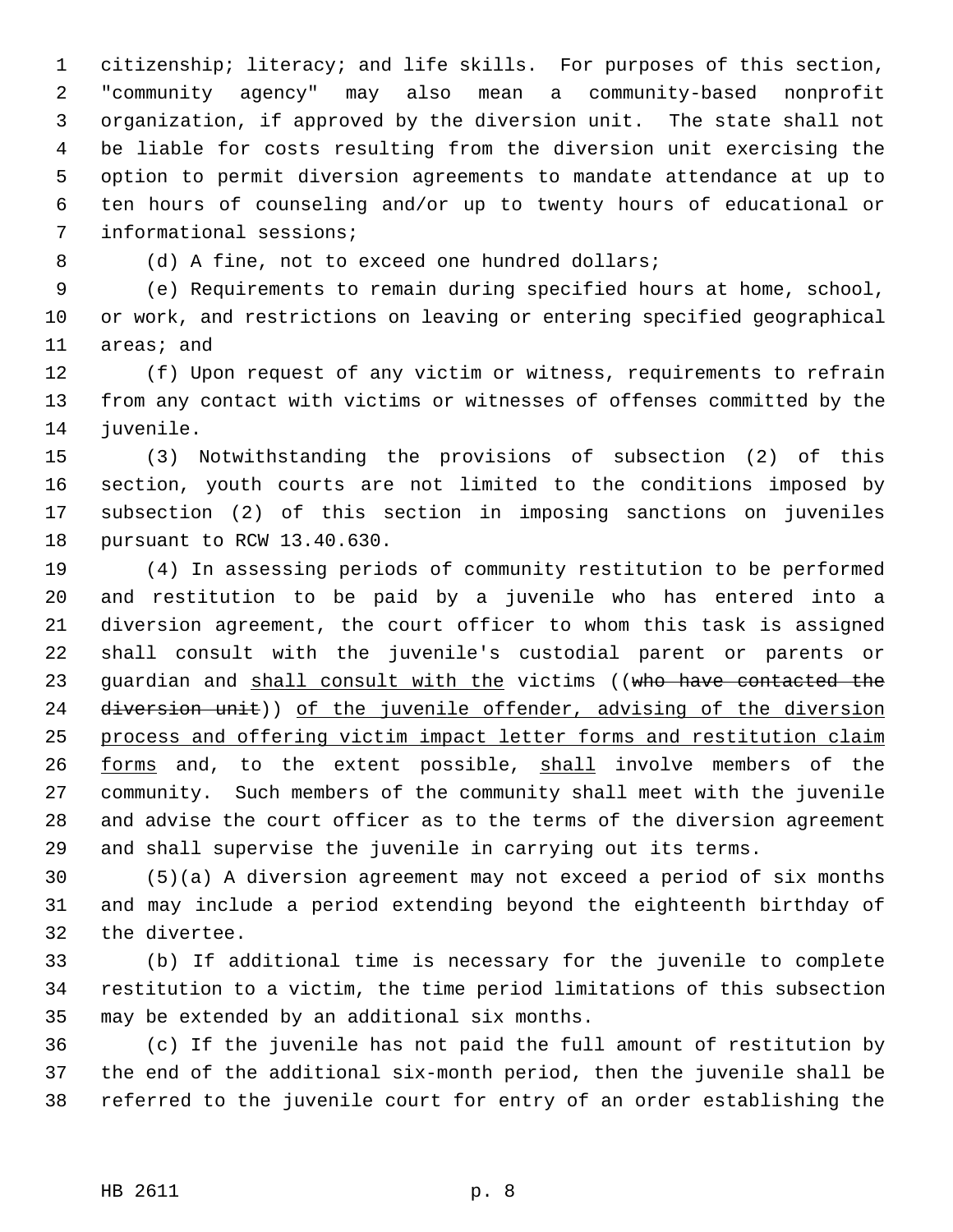amount of restitution still owed to the victim. In this order, the court shall also determine the terms and conditions of the restitution, including a payment plan extending up to ten years if the court determines that the juvenile does not have the means to make full restitution over a shorter period. For the purposes of this subsection (5)(c), the juvenile shall remain under the court's jurisdiction for a maximum term of ten years after the juvenile's eighteenth birthday. Prior to the expiration of the initial ten-year period, the juvenile court may extend the judgment for restitution an additional ten years. ((The court may not require the juvenile to pay full or partial 11 restitution if the juvenile reasonably satisfies the court that he or 12 she does not have the means to make full or partial restitution and 13 could not reasonably acquire the means to pay the restitution over a 14 ten-year period.)) The county clerk shall make disbursements to victims named in the order. The restitution to victims named in the order shall be paid prior to any payment for other penalties or monetary assessments. A juvenile under obligation to pay restitution 18 may petition the court for modification of the payment schedule of the restitution order.

 (6) The juvenile shall retain the right to be referred to the court at any time prior to the signing of the diversion agreement.

 (7) Divertees and potential divertees shall be afforded due process in all contacts with a diversion unit regardless of whether the juveniles are accepted for diversion or whether the diversion program is successfully completed. Such due process shall include, but not be limited to, the following:

 (a) A written diversion agreement shall be executed stating all conditions in clearly understandable language;

 (b) Violation of the terms of the agreement shall be the only grounds for termination;

 (c) No divertee may be terminated from a diversion program without being given a court hearing, which hearing shall be preceded by:

 (i) Written notice of alleged violations of the conditions of the diversion program; and

 (ii) Disclosure of all evidence to be offered against the divertee; (d) The hearing shall be conducted by the juvenile court and shall include:

(i) Opportunity to be heard in person and to present evidence;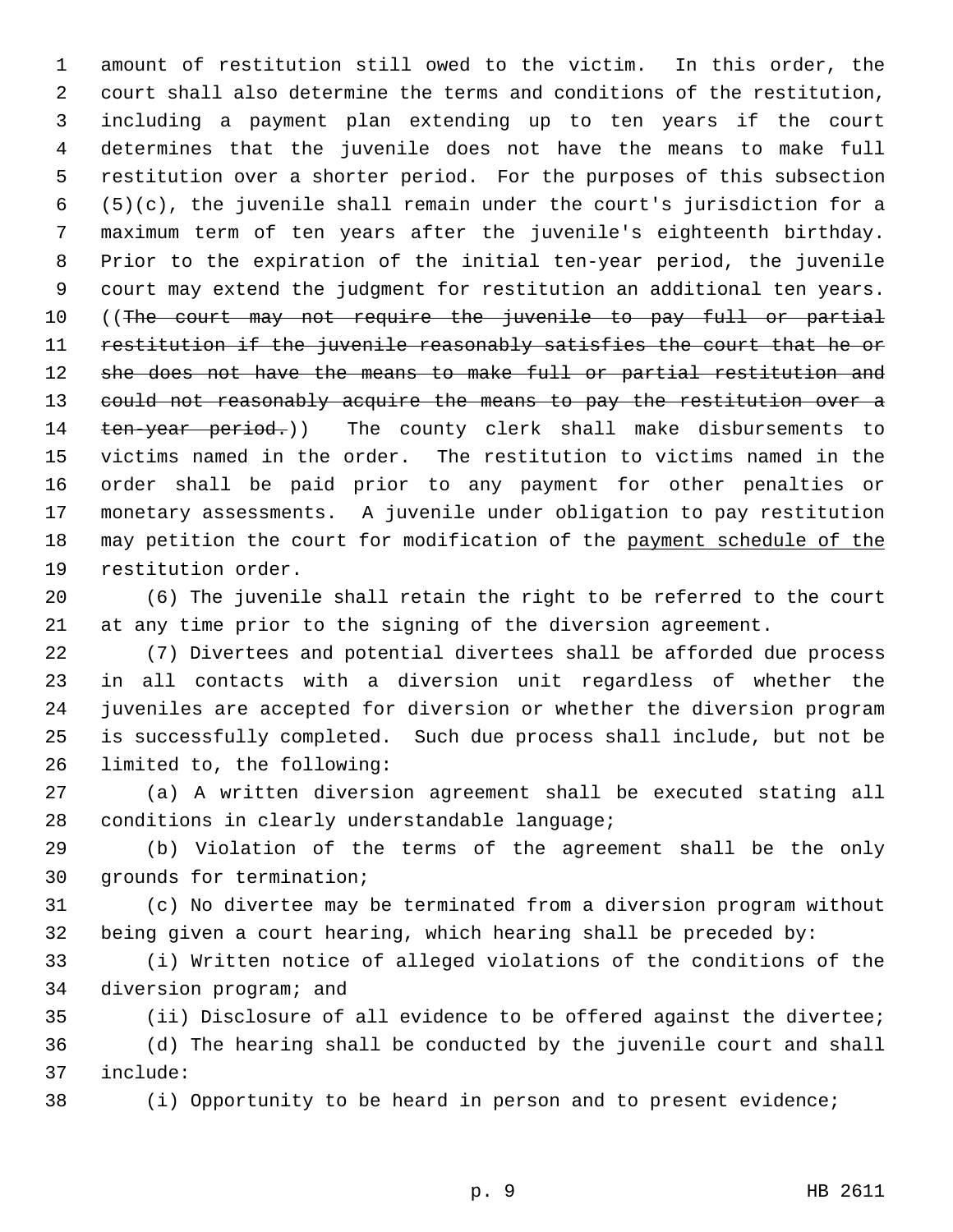(ii) The right to confront and cross-examine all adverse witnesses; (iii) A written statement by the court as to the evidence relied on and the reasons for termination, should that be the decision; and

 (iv) Demonstration by evidence that the divertee has substantially violated the terms of his or her diversion agreement.

 (e) The prosecutor may file an information on the offense for which the divertee was diverted:

 (i) In juvenile court if the divertee is under eighteen years of age; or

 (ii) In superior court or the appropriate court of limited jurisdiction if the divertee is eighteen years of age or older.

 (8) The diversion unit shall, subject to available funds, be responsible for providing interpreters when juveniles need interpreters to effectively communicate during diversion unit hearings or negotiations.

 (9) The diversion unit shall be responsible for advising a divertee of his or her rights as provided in this chapter.

 (10) The diversion unit may refer a juvenile to community-based counseling or treatment programs.

 (11) The right to counsel shall inure prior to the initial interview for purposes of advising the juvenile as to whether he or she desires to participate in the diversion process or to appear in the juvenile court. The juvenile may be represented by counsel at any critical stage of the diversion process, including intake interviews and termination hearings. The juvenile shall be fully advised at the intake of his or her right to an attorney and of the relevant services an attorney can provide. For the purpose of this section, intake interviews mean all interviews regarding the diversion agreement process.

 The juvenile shall be advised that a diversion agreement shall constitute a part of the juvenile's criminal history as defined by RCW 13.40.020(7). A signed acknowledgment of such advisement shall be obtained from the juvenile, and the document shall be maintained by the diversion unit together with the diversion agreement, and a copy of both documents shall be delivered to the prosecutor if requested by the prosecutor. The supreme court shall promulgate rules setting forth the content of such advisement in simple language.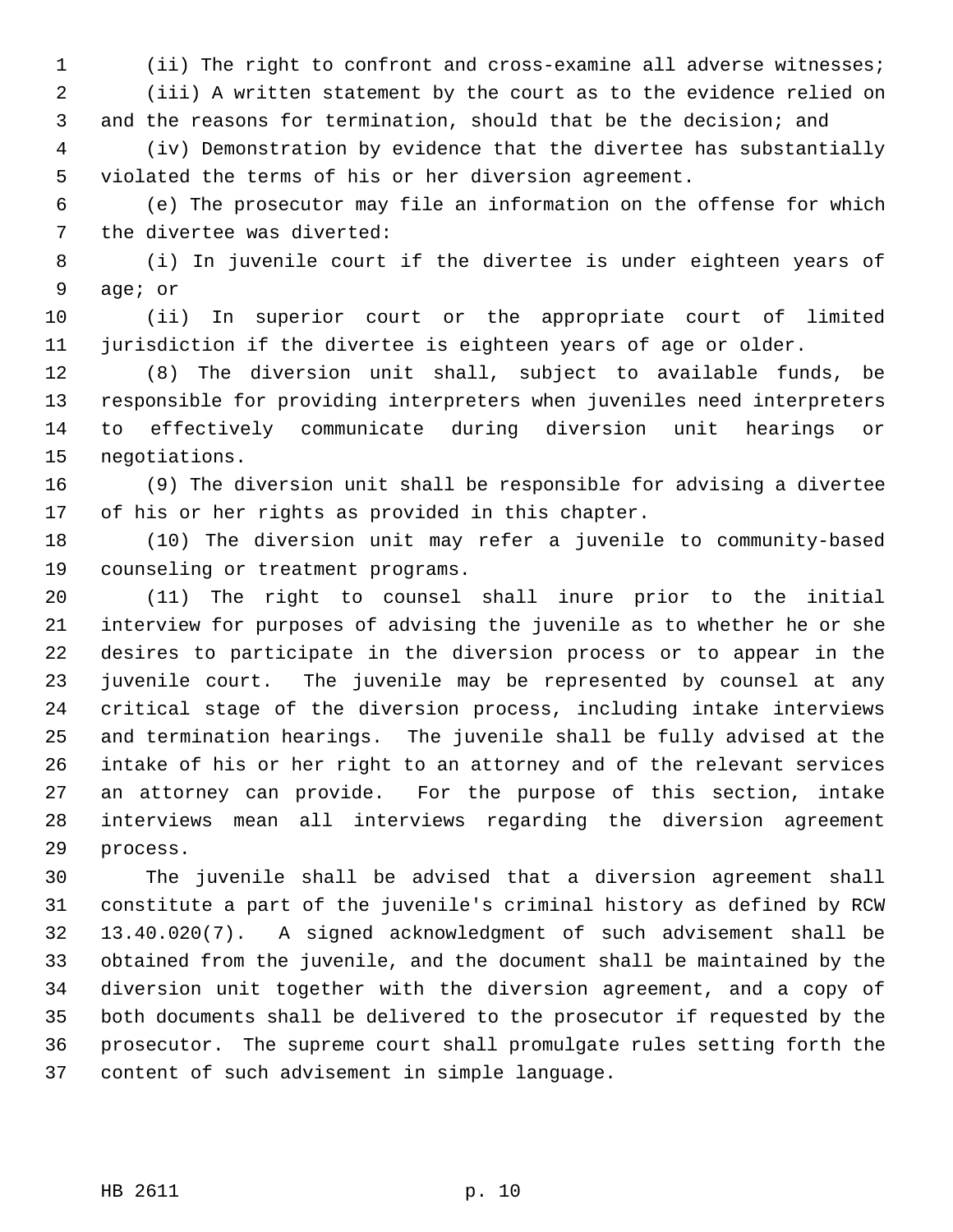(12) When a juvenile enters into a diversion agreement, the juvenile court may receive only the following information for dispositional purposes:

(a) The fact that a charge or charges were made;

(b) The fact that a diversion agreement was entered into;

(c) The juvenile's obligations under such agreement;

 (d) Whether the alleged offender performed his or her obligations 8 under such agreement; and

(e) The facts of the alleged offense.

 (13) A diversion unit may refuse to enter into a diversion agreement with a juvenile. When a diversion unit refuses to enter a diversion agreement with a juvenile, it shall immediately refer such juvenile to the court for action and shall forward to the court the criminal complaint and a detailed statement of its reasons for refusing to enter into a diversion agreement. The diversion unit shall also immediately refer the case to the prosecuting attorney for action if such juvenile violates the terms of the diversion agreement.

 (14) A diversion unit may, in instances where it determines that the act or omission of an act for which a juvenile has been referred to it involved no victim, or where it determines that the juvenile referred to it has no prior criminal history and is alleged to have committed an illegal act involving no threat of or instance of actual physical harm and involving not more than fifty dollars in property loss or damage and that there is no loss outstanding to the person or firm suffering such damage or loss, counsel and release or release such a juvenile without entering into a diversion agreement. A diversion unit's authority to counsel and release a juvenile under this subsection includes the authority to refer the juvenile to community- based counseling or treatment programs. Any juvenile released under this subsection shall be advised that the act or omission of any act for which he or she had been referred shall constitute a part of the juvenile's criminal history as defined by RCW 13.40.020(7). A signed acknowledgment of such advisement shall be obtained from the juvenile, and the document shall be maintained by the unit, and a copy of the document shall be delivered to the prosecutor if requested by the prosecutor. The supreme court shall promulgate rules setting forth the content of such advisement in simple language. A juvenile determined to be eligible by a diversion unit for release as provided in this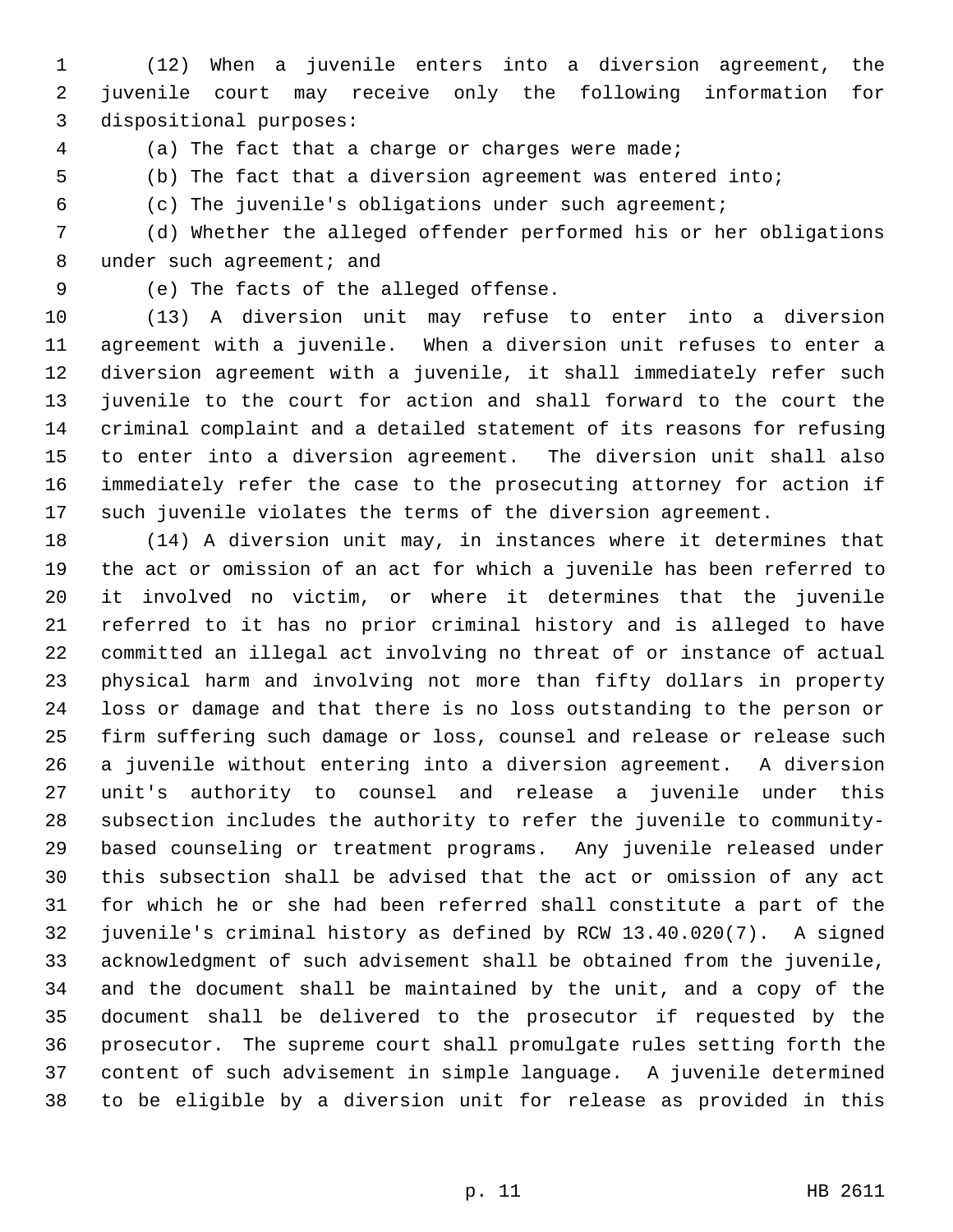subsection shall retain the same right to counsel and right to have his or her case referred to the court for formal action as any other juvenile referred to the unit.

 (15) A diversion unit may supervise the fulfillment of a diversion agreement entered into before the juvenile's eighteenth birthday and which includes a period extending beyond the divertee's eighteenth birthday.

 (16) If a fine required by a diversion agreement cannot reasonably be paid due to a change of circumstance, the diversion agreement may be modified at the request of the divertee and with the concurrence of the diversion unit to convert an unpaid fine into community restitution. The modification of the diversion agreement shall be in writing and signed by the divertee and the diversion unit. The number of hours of community restitution in lieu of a monetary penalty shall be converted at the rate of the prevailing state minimum wage per hour.

 (17) Fines imposed under this section shall be collected and paid into the county general fund in accordance with procedures established by the juvenile court administrator under RCW 13.04.040 and may be used only for juvenile services. In the expenditure of funds for juvenile services, there shall be a maintenance of effort whereby counties exhaust existing resources before using amounts collected under this section.

 **Sec. 4.** RCW 13.40.160 and 2003 c 378 s 3 and 2003 c 53 s 99 are each reenacted and amended to read as follows:

 (1) The standard range disposition for a juvenile adjudicated of an offense is determined according to RCW 13.40.0357.

 (a) When the court sentences an offender to a local sanction as provided in RCW 13.40.0357 option A, the court shall impose a determinate disposition within the standard ranges, except as provided in subsection (2), (3), (4), (5), or (6) of this section. The disposition may be comprised of one or more local sanctions.

 (b) When the court sentences an offender to a standard range as provided in RCW 13.40.0357 option A that includes a term of confinement exceeding thirty days, commitment shall be to the department for the standard range of confinement, except as provided in subsection (2), (3), (4), (5), or (6) of this section.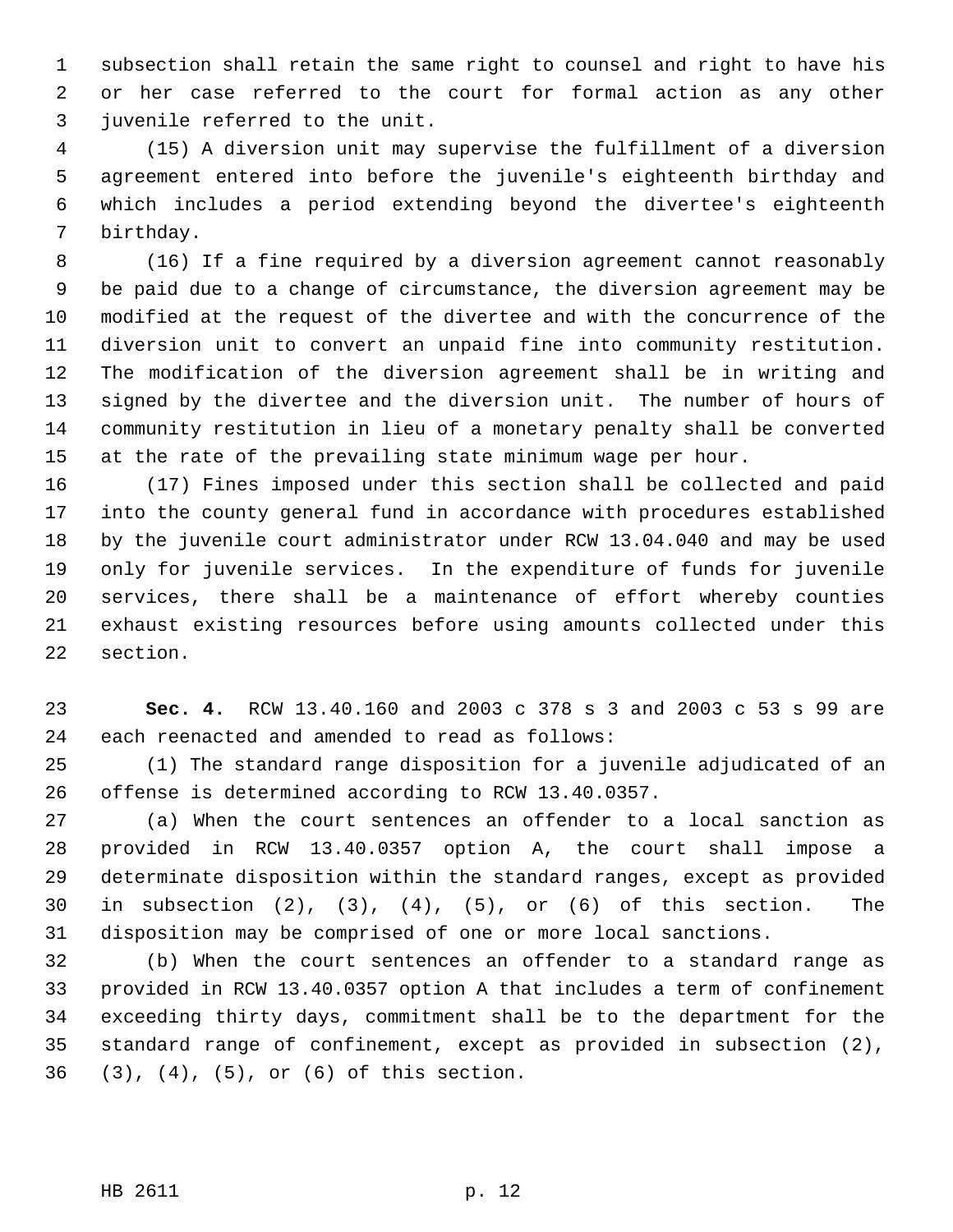(2) If the court concludes, and enters reasons for its conclusion, that disposition within the standard range would effectuate a manifest injustice the court shall impose a disposition outside the standard range, as indicated in option D of RCW 13.40.0357. The court's finding of manifest injustice shall be supported by clear and convincing evidence.

 A disposition outside the standard range shall be determinate and shall be comprised of confinement or community supervision, or a combination thereof. When a judge finds a manifest injustice and imposes a sentence of confinement exceeding thirty days, the court shall sentence the juvenile to a maximum term, and the provisions of RCW 13.40.030(2) shall be used to determine the range. A disposition outside the standard range is appealable under RCW 13.40.230 by the state or the respondent. A disposition within the standard range is not appealable under RCW 13.40.230.

 (3) When a juvenile offender is found to have committed a sex offense, other than a sex offense that is also a serious violent offense as defined by RCW 9.94A.030, and has no history of a prior sex offense, the court, on its own motion or the motion of the state or the respondent, may order an examination to determine whether the respondent is amenable to treatment.

 The report of the examination shall include at a minimum the following: The respondent's version of the facts and the official version of the facts, the respondent's offense history, an assessment of problems in addition to alleged deviant behaviors, the respondent's social, educational, and employment situation, and other evaluation measures used. The report shall set forth the sources of the evaluator's information.

 The examiner shall assess and report regarding the respondent's amenability to treatment and relative risk to the community. A proposed treatment plan shall be provided and shall include, at a minimum:

 (a)(i) Frequency and type of contact between the offender and therapist;

 (ii) Specific issues to be addressed in the treatment and description of planned treatment modalities;

(iii) Monitoring plans, including any requirements regarding living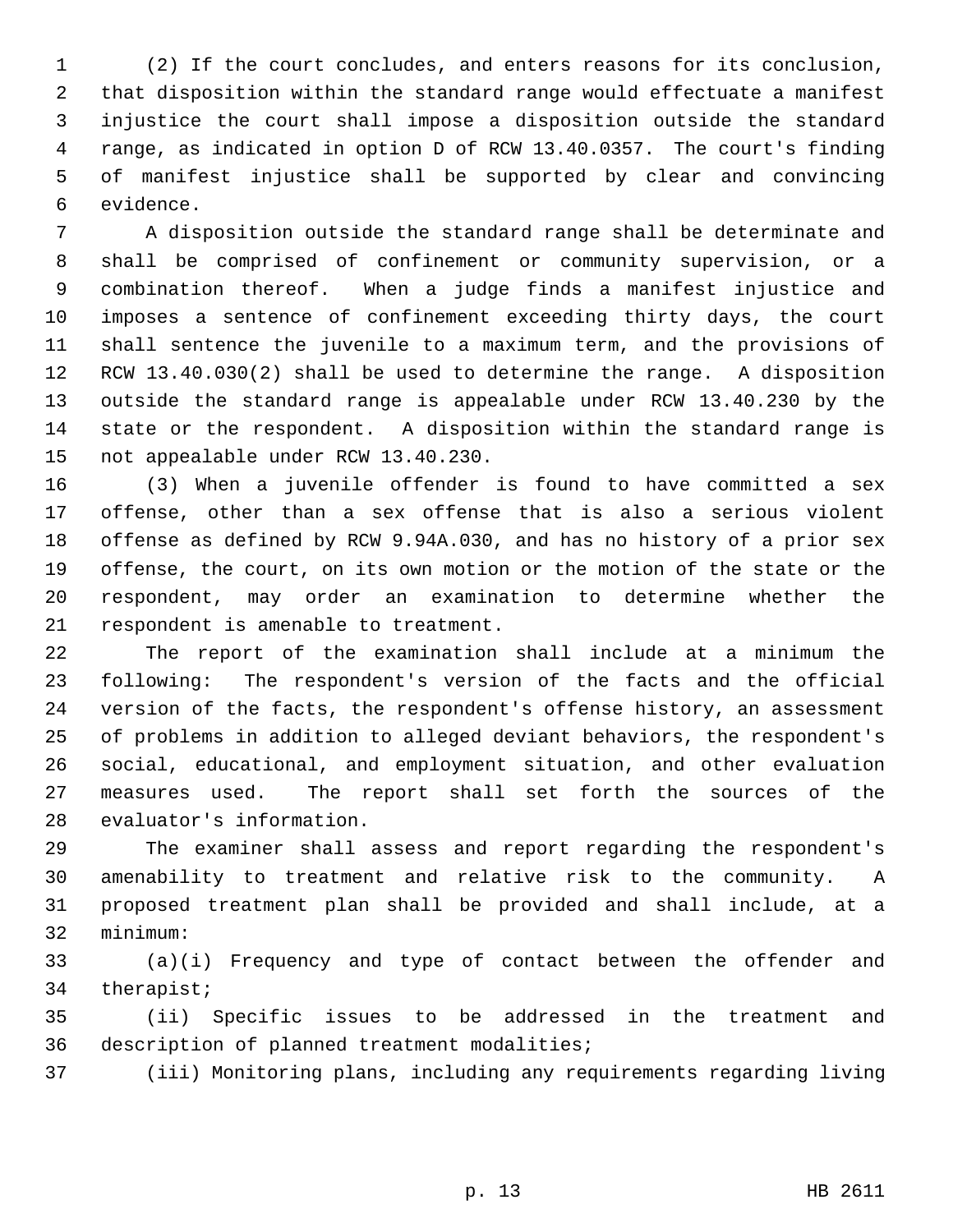conditions, lifestyle requirements, and monitoring by family members, legal guardians, or others;

(iv) Anticipated length of treatment; and

(v) Recommended crime-related prohibitions.

 The court on its own motion may order, or on a motion by the state shall order, a second examination regarding the offender's amenability to treatment. The evaluator shall be selected by the party making the motion. The defendant shall pay the cost of any second examination ordered unless the court finds the defendant to be indigent in which case the state shall pay the cost.

 After receipt of reports of the examination, the court shall then consider whether the offender and the community will benefit from use of this special sex offender disposition alternative and consider the victim's opinion whether the offender should receive a treatment disposition under this section. If the court determines that this special sex offender disposition alternative is appropriate, then the court shall impose a determinate disposition within the standard range for the offense, or if the court concludes, and enters reasons for its conclusions, that such disposition would cause a manifest injustice, the court shall impose a disposition under option D, and the court may suspend the execution of the disposition and place the offender on community supervision for at least two years. As a condition of the suspended disposition, the court may impose the conditions of community supervision and other conditions, including up to thirty days of confinement and requirements that the offender do any one or more of the following:

 (b)(i) Devote time to a specific education, employment, or occupation;

 (ii) Undergo available outpatient sex offender treatment for up to two years, or inpatient sex offender treatment not to exceed the standard range of confinement for that offense. A community mental health center may not be used for such treatment unless it has an appropriate program designed for sex offender treatment. The respondent shall not change sex offender treatment providers or treatment conditions without first notifying the prosecutor, the probation counselor, and the court, and shall not change providers without court approval after a hearing if the prosecutor or probation counselor object to the change;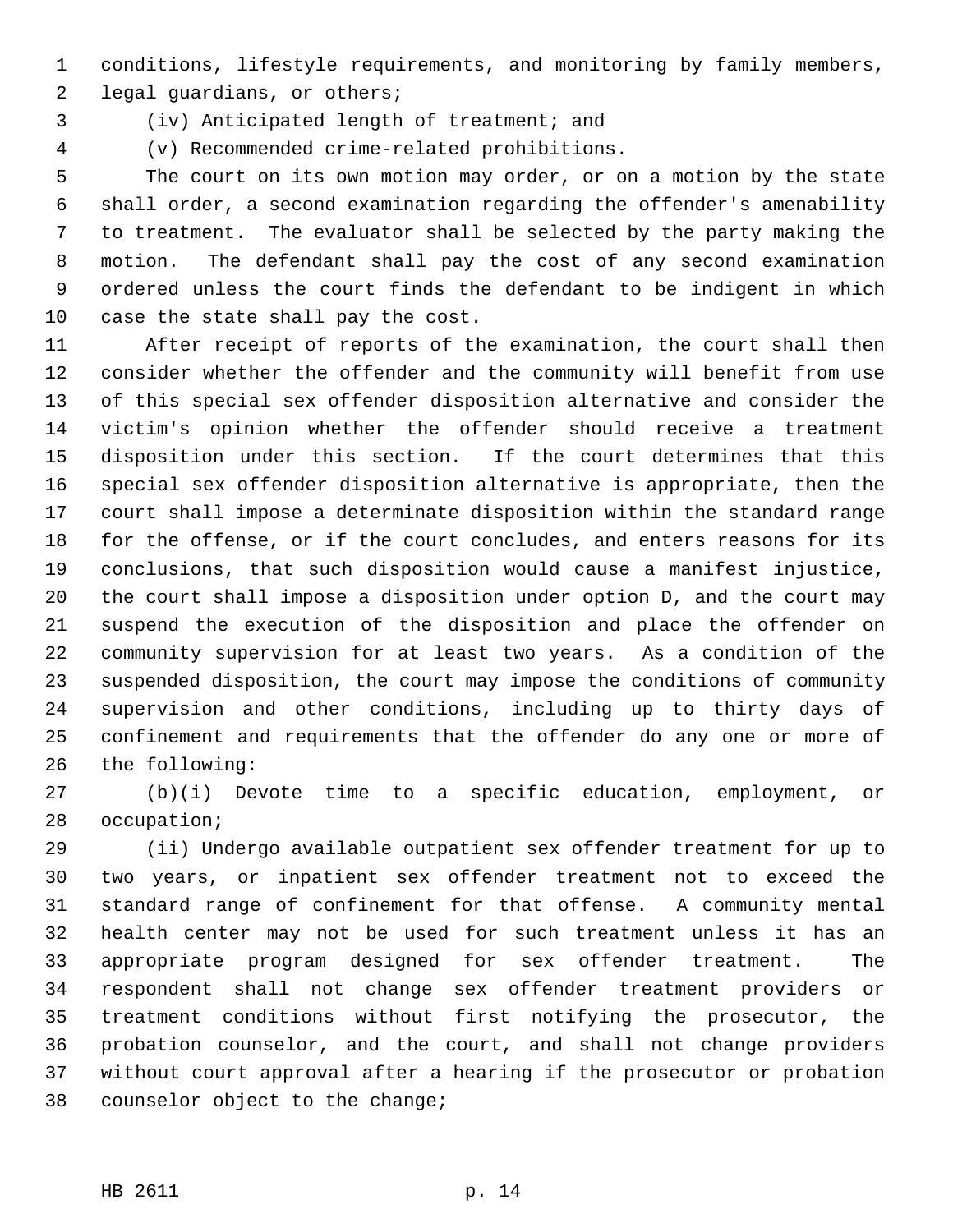(iii) Remain within prescribed geographical boundaries and notify the court or the probation counselor prior to any change in the offender's address, educational program, or employment;

 (iv) Report to the prosecutor and the probation counselor prior to any change in a sex offender treatment provider. This change shall have prior approval by the court;

(v) Report as directed to the court and a probation counselor;

 (vi) Pay all court-ordered legal financial obligations, perform community restitution, or any combination thereof;

 (vii) Make restitution to the victim for the cost of any counseling reasonably related to the offense;

 (viii) Comply with the conditions of any court-ordered probation bond; or

14 (ix) The court shall order that the offender ((may)) shall not attend the public or approved private elementary, middle, or high school attended by the victim or the victim's siblings. The parents or legal guardians of the offender are responsible for transportation or other costs associated with the offender's change of school that would otherwise be paid by the school district. The court shall send notice of the disposition and restriction on attending the same school as the victim or victim's siblings to the public or approved private school the juvenile will attend, if known, or if unknown, to the approved private schools and the public school district board of directors of the district in which the juvenile resides or intends to reside. This notice must be sent at the earliest possible date but not later than ten calendar days after entry of the disposition.

 The sex offender treatment provider shall submit quarterly reports on the respondent's progress in treatment to the court and the parties. The reports shall reference the treatment plan and include at a minimum the following: Dates of attendance, respondent's compliance with requirements, treatment activities, the respondent's relative progress in treatment, and any other material specified by the court at the time of the disposition.

 At the time of the disposition, the court may set treatment review hearings as the court considers appropriate.

 Except as provided in this subsection (3), after July 1, 1991, examinations and treatment ordered pursuant to this subsection shall only be conducted by sex offender treatment providers certified by the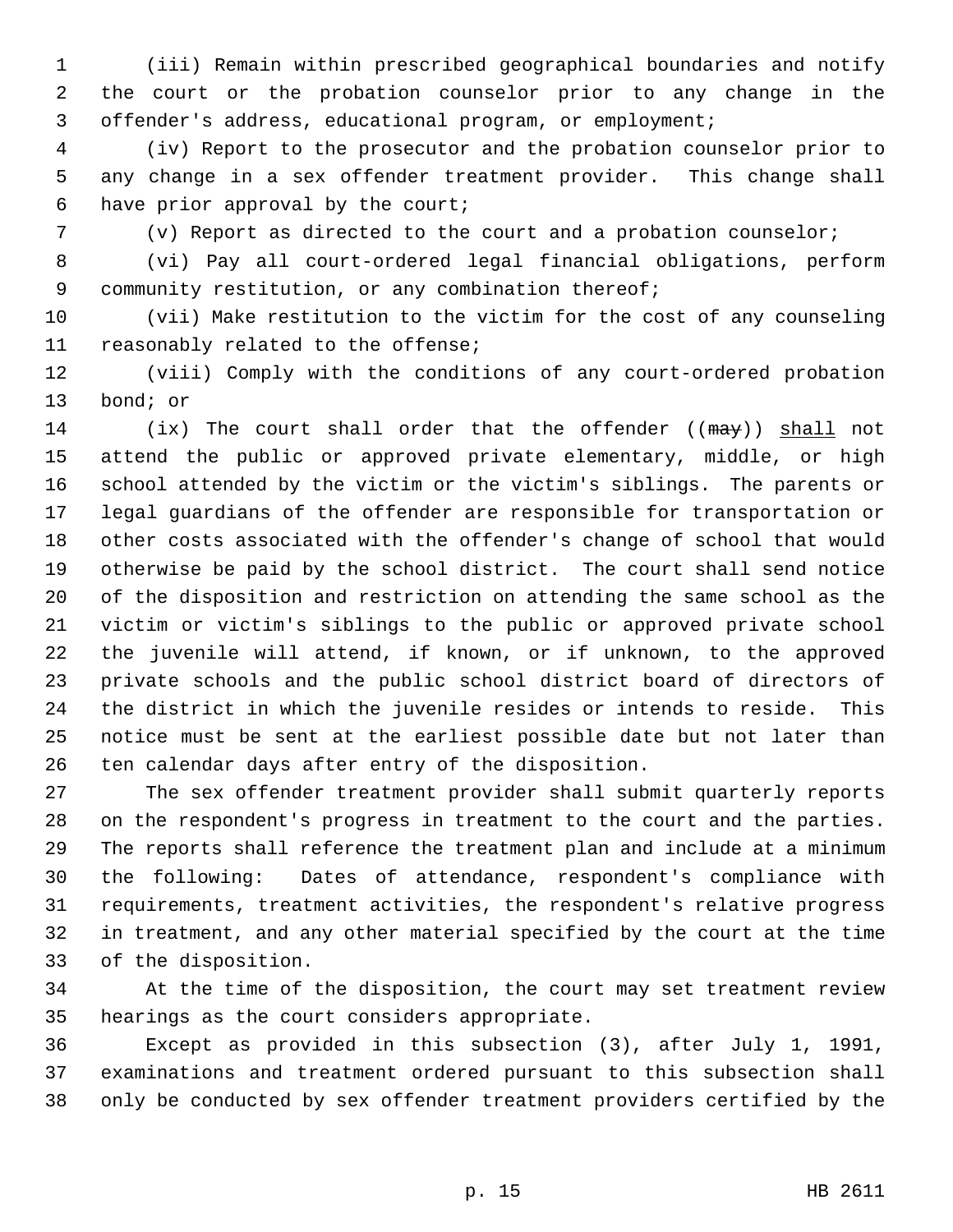department of health pursuant to chapter 18.155 RCW. A sex offender therapist who examines or treats a juvenile sex offender pursuant to this subsection does not have to be certified by the department of health pursuant to chapter 18.155 RCW if the court finds that: (A) The offender has already moved to another state or plans to move to another state for reasons other than circumventing the certification requirements; (B) no certified providers are available for treatment within a reasonable geographical distance of the offender's home; and (C) the evaluation and treatment plan comply with this subsection (3) and the rules adopted by the department of health.

 If the offender violates any condition of the disposition or the court finds that the respondent is failing to make satisfactory progress in treatment, the court may revoke the suspension and order execution of the disposition or the court may impose a penalty of up to thirty days' confinement for violating conditions of the disposition. The court may order both execution of the disposition and up to thirty days' confinement for the violation of the conditions of the disposition. The court shall give credit for any confinement time previously served if that confinement was for the offense for which the suspension is being revoked.

 For purposes of this section, "victim" means any person who has sustained emotional, psychological, physical, or financial injury to person or property as a direct result of the crime charged. "Victim" may also include a known parent or guardian of a victim who is a minor child unless the parent or guardian is the perpetrator of the offense.

 A disposition entered under this subsection (3) is not appealable under RCW 13.40.230.

 (4) If the juvenile offender is subject to a standard range disposition of local sanctions or 15 to 36 weeks of confinement and has not committed an A- or B+ offense, the court may impose the disposition alternative under RCW 13.40.165.

 (5) If a juvenile is subject to a commitment of 15 to 65 weeks of confinement, the court may impose the disposition alternative under RCW 13.40.--- (section 4, chapter 378, Laws of 2003).

 (6) When the offender is subject to a standard range commitment of 15 to 36 weeks and is ineligible for a suspended disposition alternative, a manifest injustice disposition below the standard range, special sex offender disposition alternative, chemical dependency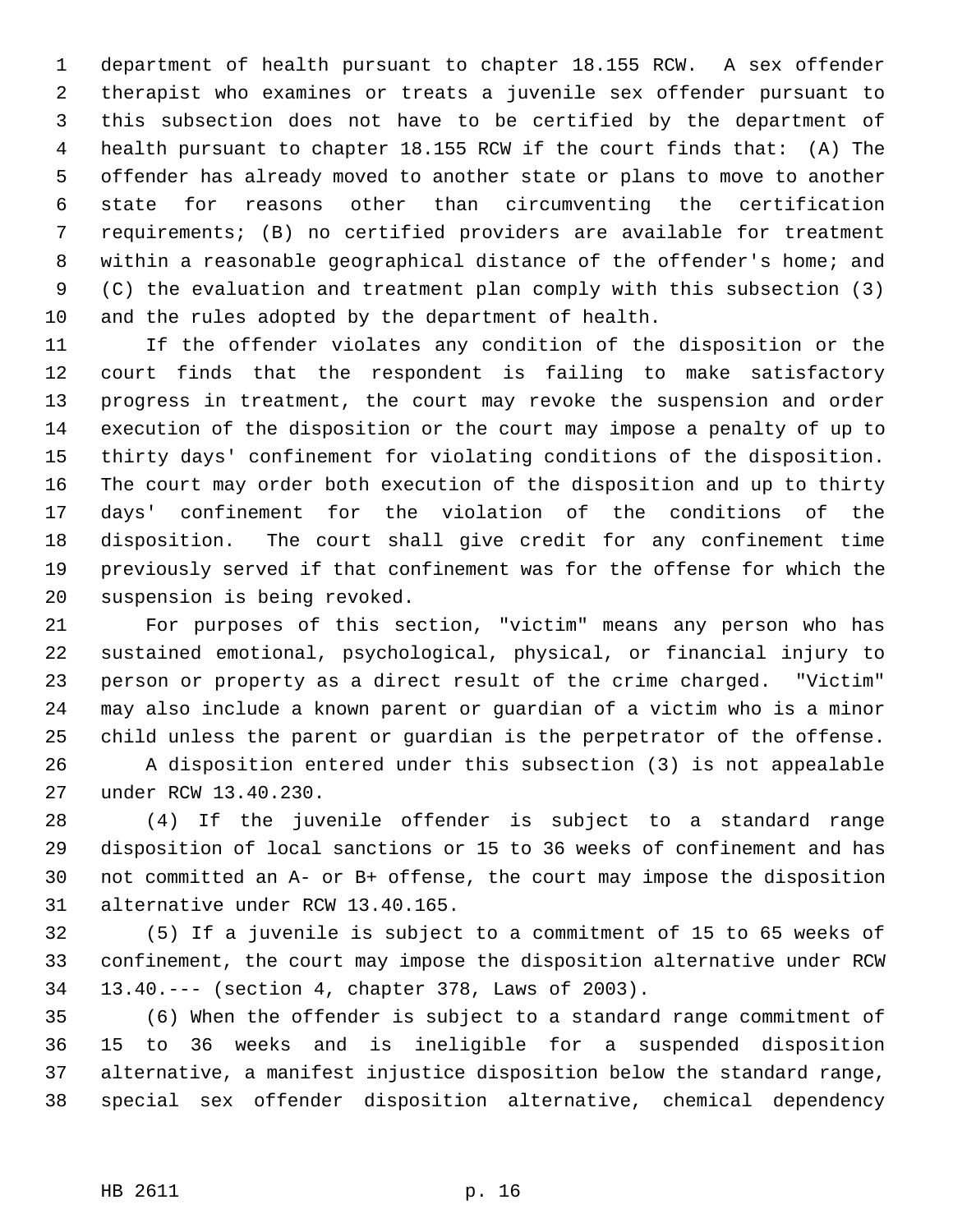disposition alternative, or mental health disposition alternative, the court in a county with a pilot program under RCW 13.40.--- (section 5, chapter 378, Laws of 2003) may impose the disposition alternative under RCW 13.40.--- (section 5, chapter 378, Laws of 2003).

 (7) RCW 13.40.193 shall govern the disposition of any juvenile adjudicated of possessing a firearm in violation of RCW 9.41.040(2)(a)(iii) or any crime in which a special finding is entered that the juvenile was armed with a firearm.

 (8) Whenever a juvenile offender is entitled to credit for time spent in detention prior to a dispositional order, the dispositional order shall specifically state the number of days of credit for time served.

 (9) Except as provided under subsection (3), (4), (5), or (6) of this section, or option B of RCW 13.40.0357, or RCW 13.40.127, the court shall not suspend or defer the imposition or the execution of the disposition.

 (10) In no case shall the term of confinement imposed by the court at disposition exceed that to which an adult could be subjected for the same offense.

 **Sec. 5.** RCW 13.40.165 and 2003 c 378 s 6 are each amended to read as follows:

 (1) The purpose of this disposition alternative is to ensure that successful treatment options to reduce recidivism are available to eligible youth, pursuant to RCW 70.96A.520. The court must consider eligibility for the chemical dependency disposition alternative when a juvenile offender is subject to a standard range disposition of local sanctions or 15 to 36 weeks of confinement and has not committed an A- or B+ offense, other than a first time B+ offense under chapter 69.50 RCW. The court, on its own motion or the motion of the state or the respondent if the evidence shows that the offender may be chemically dependent or substance abusing, may order an examination by a chemical dependency counselor from a chemical dependency treatment facility approved under chapter 70.96A RCW to determine if the youth is chemically dependent or substance abusing. The offender shall pay the cost of any examination ordered under this subsection unless the court finds that the offender is indigent and no third party insurance coverage is available, in which case the state shall pay the cost.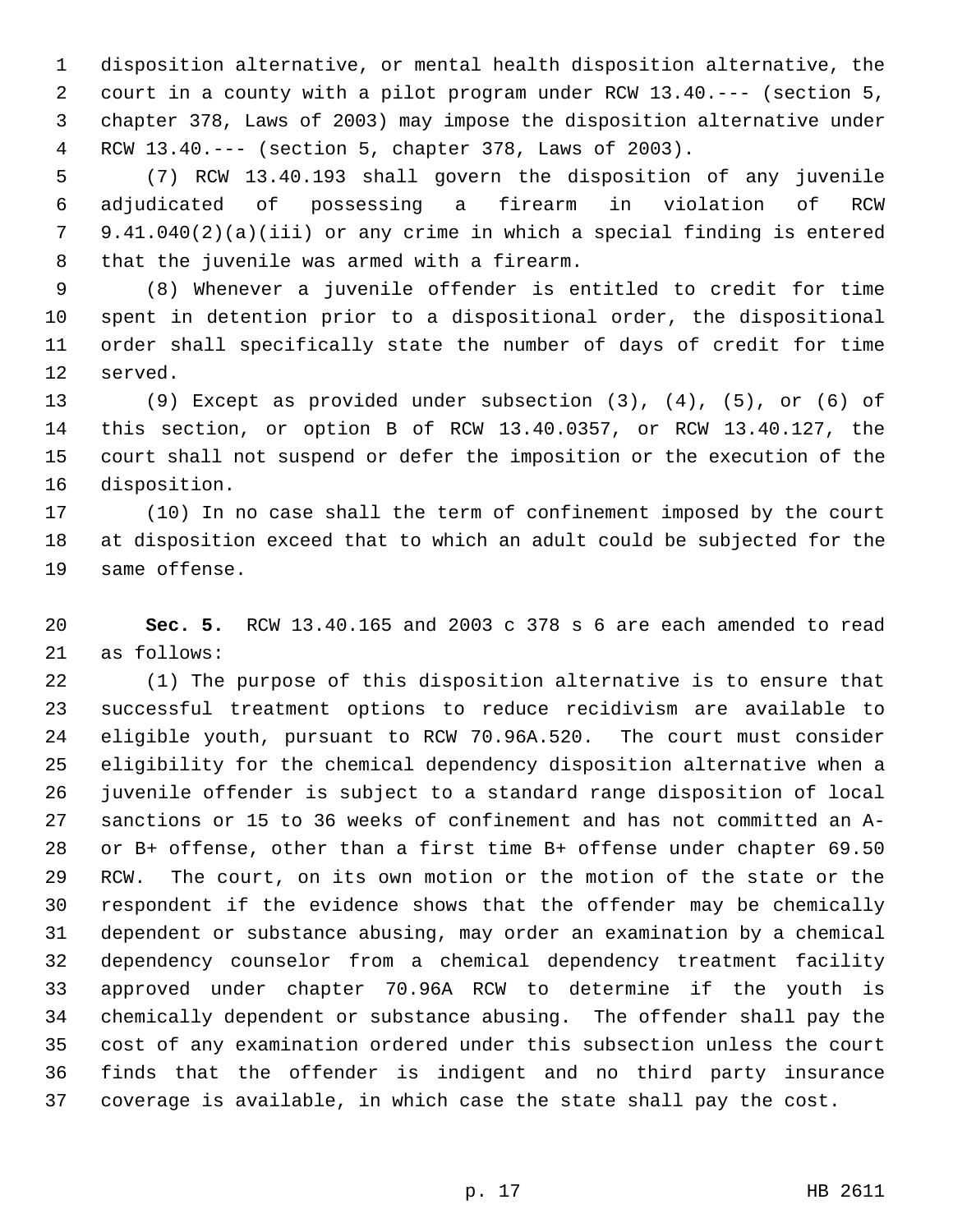(2) The report of the examination shall include at a minimum the following: The respondent's version of the facts and the official version of the facts, the respondent's offense history, an assessment of drug-alcohol problems and previous treatment attempts, the respondent's social, educational, and employment situation, and other evaluation measures used. The report shall set forth the sources of the examiner's information.

 (3) The examiner shall assess and report regarding the respondent's relative risk to the community. A proposed treatment plan shall be provided and shall include, at a minimum:

(a) Whether inpatient and/or outpatient treatment is recommended;

(b) Availability of appropriate treatment;

 (c) Monitoring plans, including any requirements regarding living conditions, lifestyle requirements, and monitoring by family members, legal guardians, or others;

(d) Anticipated length of treatment; and

(e) Recommended crime-related prohibitions.

 (4) The court on its own motion may order, or on a motion by the state or the respondent shall order, a second examination. The evaluator shall be selected by the party making the motion. The requesting party shall pay the cost of any examination ordered under this subsection unless the requesting party is the offender and the court finds that the offender is indigent and no third party insurance coverage is available, in which case the state shall pay the cost.

 (5)(a) After receipt of reports of the examination, the court shall then consider whether the offender and the community will benefit from use of this chemical dependency disposition alternative and consider the victim's opinion whether the offender should receive a treatment disposition under this section.

 (b) If the court determines that this chemical dependency disposition alternative is appropriate, then the court shall impose the standard range for the offense, or if the court concludes, and enters reasons for its conclusion, that such disposition would effectuate a manifest injustice, the court shall impose a disposition above the standard range as indicated in option D of RCW 13.40.0357 if the disposition is an increase from the standard range and the confinement of the offender does not exceed a maximum of fifty-two weeks, suspend execution of the disposition, and place the offender on community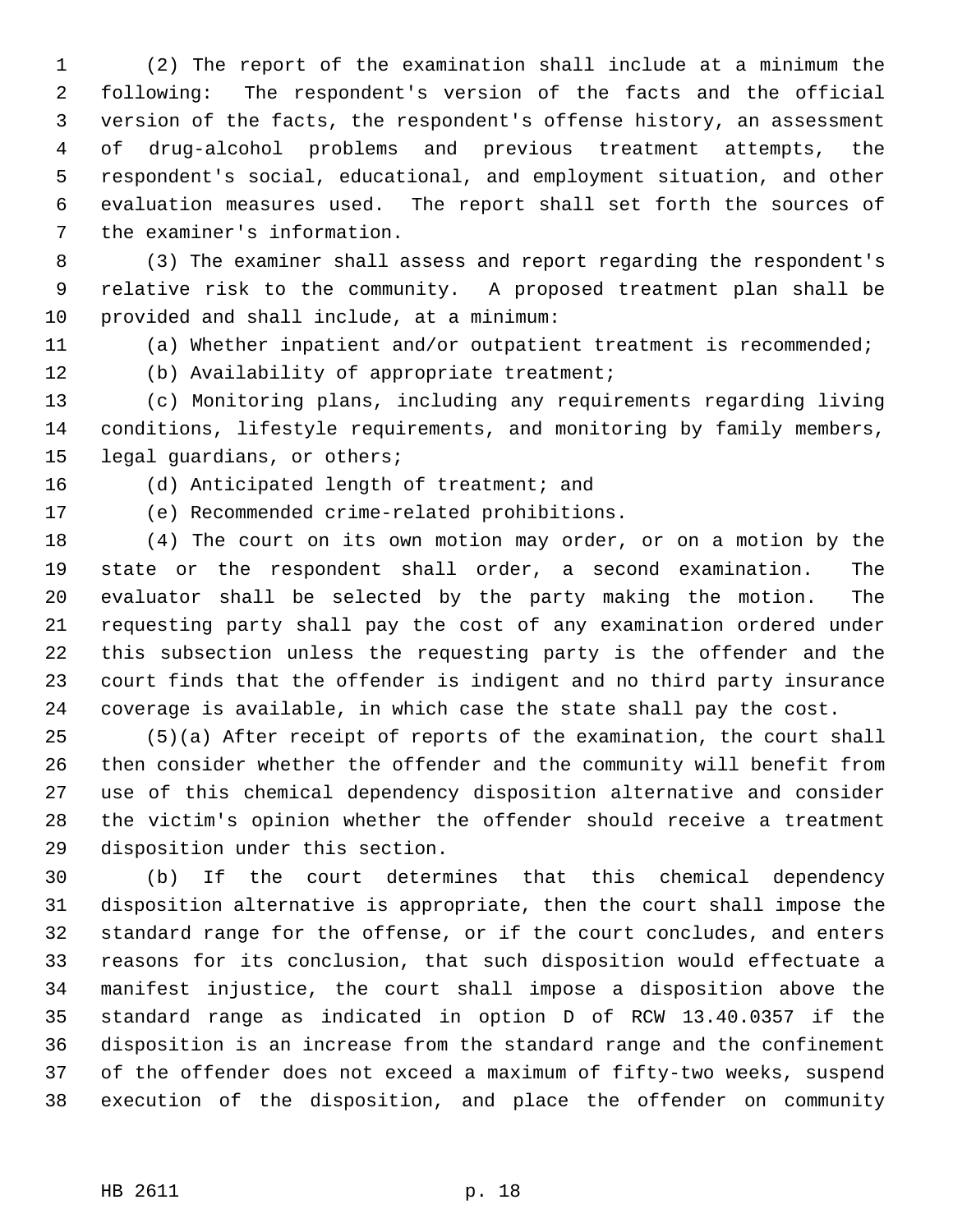supervision for up to one year. As a condition of the suspended disposition, the court shall require the offender to undergo available outpatient drug/alcohol treatment and/or inpatient drug/alcohol treatment. For purposes of this section, inpatient treatment may not exceed ninety days. As a condition of the suspended disposition, the court may impose conditions of community supervision and other sanctions, including up to thirty days of confinement, one hundred fifty hours of community restitution, and payment of legal financial obligations and restitution.

 (6) The drug/alcohol treatment provider shall submit monthly reports on the respondent's progress in treatment to the court and the parties. The reports shall reference the treatment plan and include at a minimum the following: Dates of attendance, respondent's compliance with requirements, treatment activities, the respondent's relative progress in treatment, and any other material specified by the court at the time of the disposition.

 At the time of the disposition, the court may set treatment review hearings as the court considers appropriate.

 If the offender violates any condition of the disposition or the court finds that the respondent is failing to make satisfactory progress in treatment, the court may impose sanctions pursuant to RCW 13.40.200 or revoke the suspension and order execution of the disposition. The court shall give credit for any confinement time previously served if that confinement was for the offense for which the suspension is being revoked.

 (7) For purposes of this section, "victim" means any person who has sustained emotional, psychological, physical, or financial injury to 28 person or property as a direct result of or consequence of the offense 29 charged. "Victim" may also include a known parent or guardian of a victim who is a minor child or is not a minor child but is incapacitated, incompetent, disabled, or deceased.

 (8) Whenever a juvenile offender is entitled to credit for time spent in detention prior to a dispositional order, the dispositional order shall specifically state the number of days of credit for time served.

 (9) In no case shall the term of confinement imposed by the court at disposition exceed that to which an adult could be subjected for the same offense.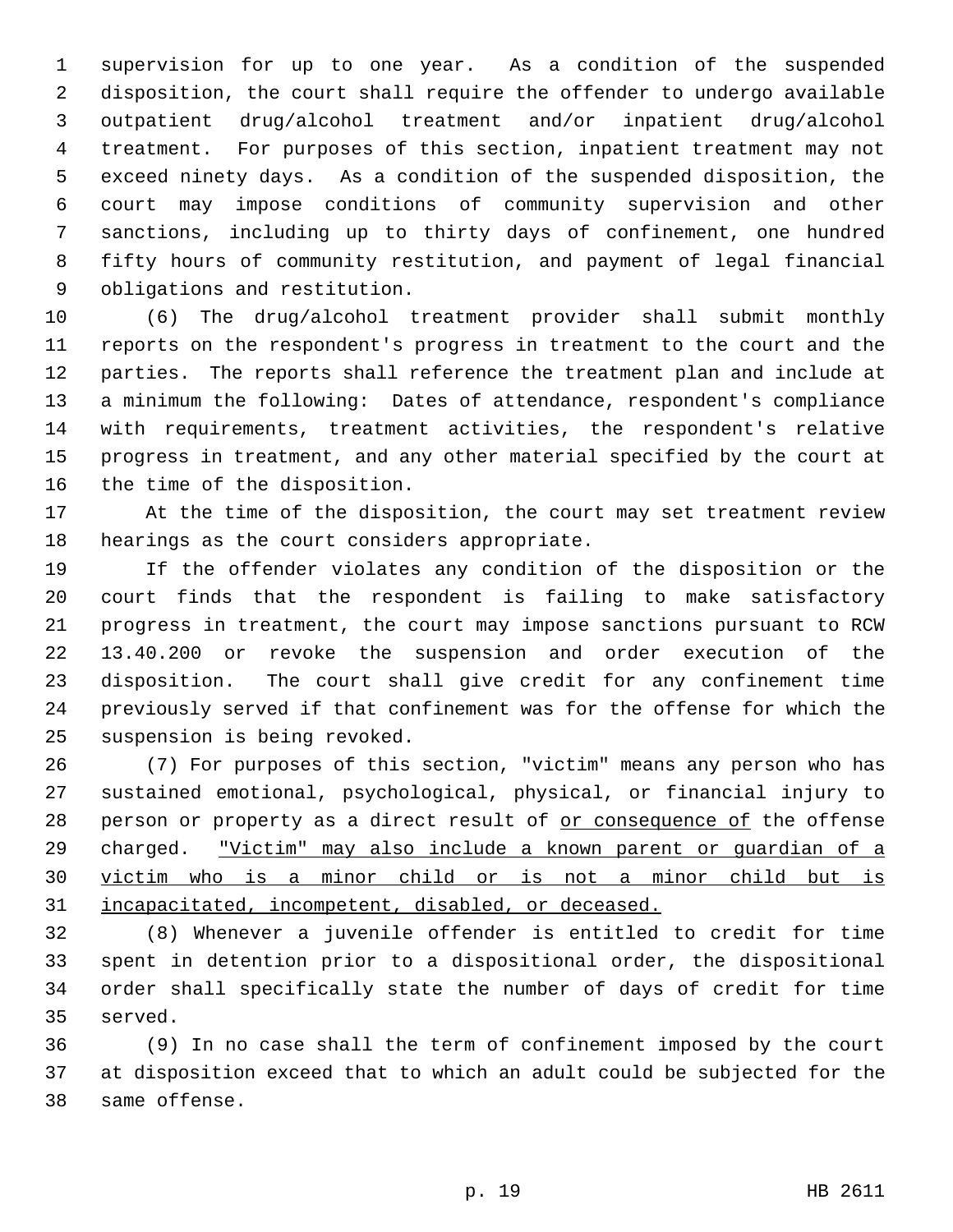(10) A disposition under this section is not appealable under RCW 13.40.230.

 **Sec. 6.** RCW 13.40.190 and 1997 c 338 s 29 and 1997 c 121 s 9 are each reenacted and amended to read as follows:

 (1) In its dispositional order, the court shall require the respondent to make restitution to any persons who have suffered loss or damage as a result of the offense committed by the respondent. In addition, restitution may be ordered for loss or damage if the offender pleads guilty to a lesser offense or fewer offenses and agrees with the prosecutor's recommendation that the offender be required to pay restitution to a victim of an offense or offenses which, pursuant to a plea agreement, are not prosecuted. The payment of restitution shall be in addition to any punishment which is imposed pursuant to the other provisions of this chapter. The court may determine the amount, terms, and conditions of the restitution including a payment plan extending up to ten years if the court determines that the respondent does not have the means to make full restitution over a shorter period. Restitution may include the costs of counseling reasonably related to the offense. If the respondent participated in the crime with another person or other persons, all such participants shall be jointly and severally responsible for the payment of restitution. For the purposes of this section, the respondent shall remain under the court's jurisdiction for a maximum term of ten years after the respondent's eighteenth birthday. Prior to the expiration of the ten-year period, the juvenile court may extend the judgment for the payment of restitution for an additional ten years.

 (2) Regardless of the provisions of subsection (1) of this section, the court shall order restitution in all cases where the victim is entitled to benefits under the crime victims' compensation act, chapter 7.68 RCW. If the court does not order restitution and the victim of the crime has been determined to be entitled to benefits under the crime victims' compensation act, the department of labor and industries, as administrator of the crime victims' compensation program, may petition the court within one year of entry of the disposition order for entry of a restitution order. Upon receipt of a petition from the department of labor and industries, the court shall hold a restitution hearing and shall enter a restitution order.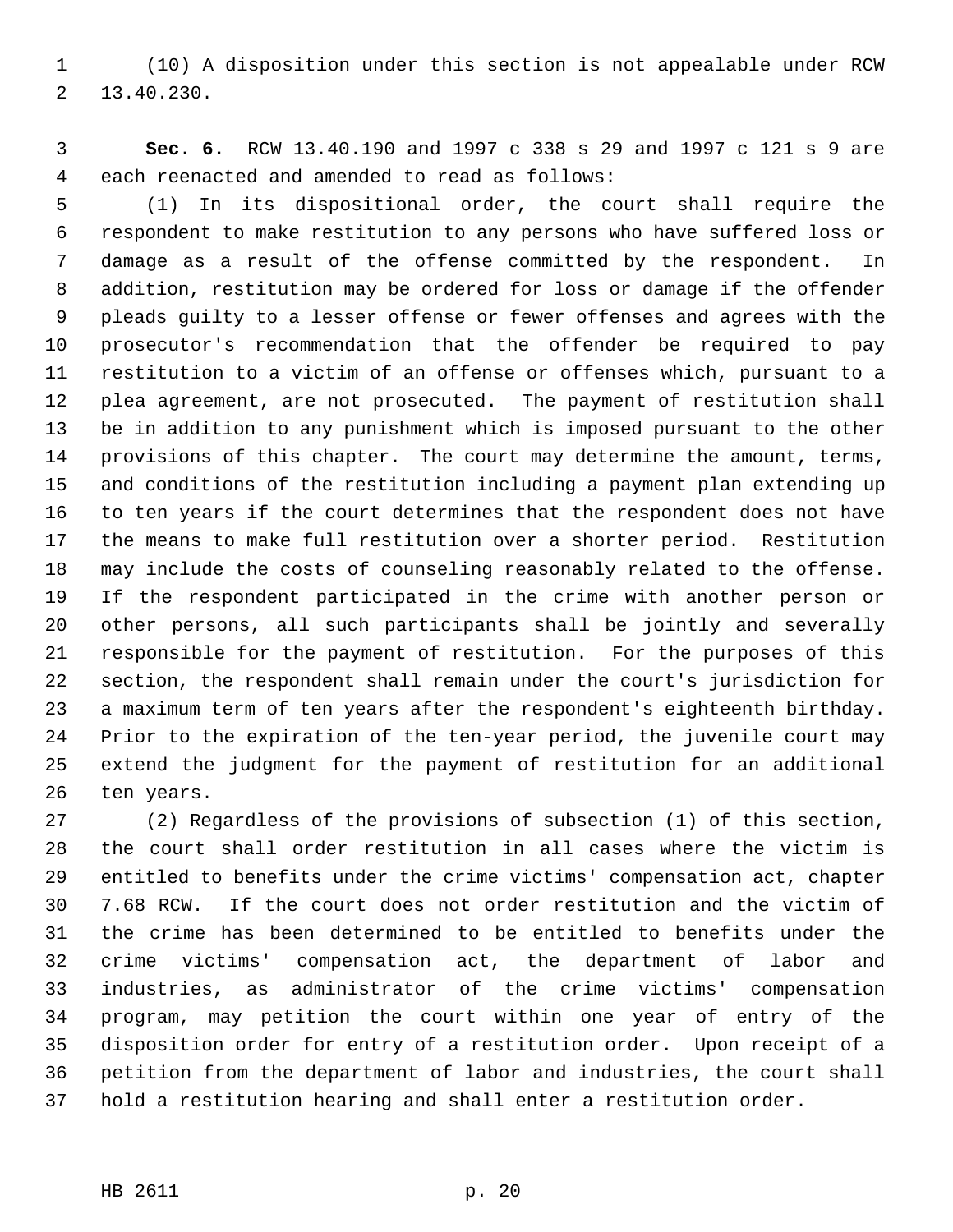(3) If an order includes restitution as one of the monetary assessments, the county clerk shall make disbursements to victims named in the order. The restitution to victims named in the order shall be paid prior to any payment for other penalties or monetary assessments. (4) A respondent under obligation to pay restitution may petition 6 the court for modification of the restitution ((order)) payment schedule.

 **Sec. 7.** RCW 13.40.200 and 2002 c 175 s 25 are each amended to read as follows:

 (1) When a respondent fails to comply with an order of restitution, community supervision, penalty assessments, or confinement of less than thirty days, the court upon motion of the prosecutor or its own motion, may modify the order after a hearing on the violation.

 (2) The hearing shall afford the respondent the same due process of law as would be afforded an adult probationer. The court may issue a summons or a warrant to compel the respondent's appearance. The state shall have the burden of proving by a preponderance of the evidence the fact of the violation. The respondent shall have the burden of showing that the violation was not a willful refusal to comply with the terms of the order. If a respondent has failed to pay a fine, penalty assessments, or restitution or to perform community restitution hours, as required by the court, it shall be the respondent's burden to show that he or she did not have the means and could not reasonably have acquired the means to pay the fine, penalty assessments, or restitution or perform community restitution.

 (3) If the court finds that a respondent has willfully violated the terms of an order pursuant to subsections (1) and (2) of this section, it may impose a penalty of up to thirty days' confinement. Penalties for multiple violations occurring prior to the hearing shall not be aggregated to exceed thirty days' confinement. Regardless of the number of times a respondent is brought to court for violations of the terms of a single disposition order, the combined total number of days spent by the respondent in detention shall never exceed the maximum term to which an adult could be sentenced for the underlying offense.

 (4) If a respondent has been ordered to pay a fine or monetary penalty and due to a change of circumstance cannot reasonably comply with the order, the court, upon motion of the respondent, may order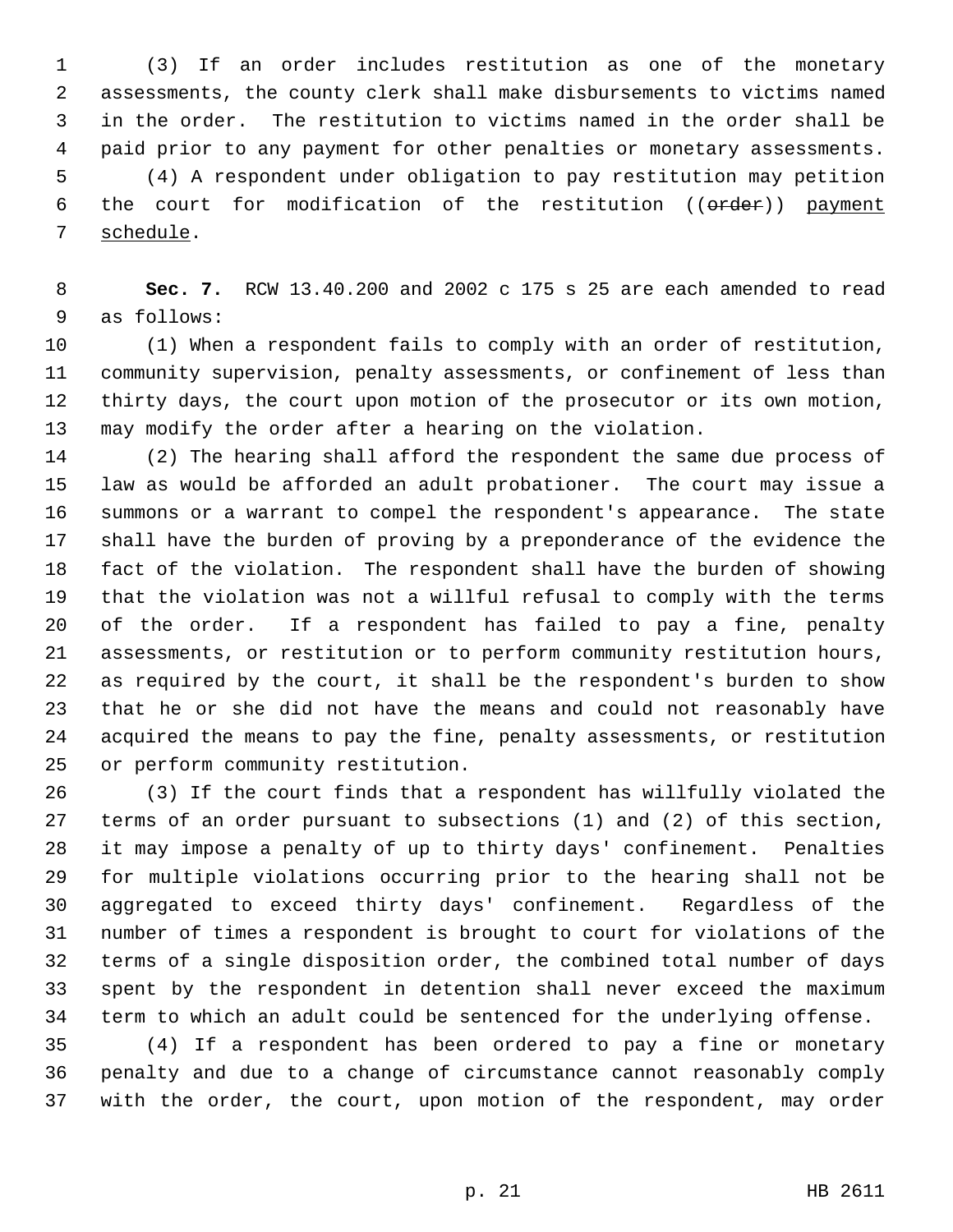that the unpaid fine or monetary penalty be converted to community 2 restitution unless the monetary penalty is the crime victim penalty assessment, which cannot be converted, waived, or otherwise modified, except for schedule of payment. The number of hours of community restitution in lieu of a monetary penalty or fine shall be converted at the rate of the prevailing state minimum wage per hour. The monetary penalties or fines collected shall be deposited in the county general fund. A failure to comply with an order under this subsection shall be deemed a failure to comply with an order of community supervision and may be proceeded against as provided in this section.

 (5) When a respondent has willfully violated the terms of a probation bond, the court may modify, revoke, or retain the probation bond as provided in RCW 13.40.054.

 **Sec. 8.** RCW 7.69.030 and 1999 c 323 s 2 are each amended to read as follows:

 There shall be a reasonable effort made to ensure that victims, survivors of victims, and witnesses of crimes have the following rights, which apply to any criminal court and/or juvenile court proceeding:

 (1) With respect to victims of violent or sex crimes, to receive, at the time of reporting the crime to law enforcement officials, a written statement of the rights of crime victims as provided in this chapter. The written statement shall include the name, address, and telephone number of a county or local crime victim/witness program, if such a crime victim/witness program exists in the county;

 (2) To be informed by local law enforcement agencies or the prosecuting attorney of the final disposition of the case in which the victim, survivor, or witness is involved;

 (3) To be notified by the party who issued the subpoena that a court proceeding to which they have been subpoenaed will not occur as scheduled, in order to save the person an unnecessary trip to court;

 (4) To receive protection from harm and threats of harm arising out of cooperation with law enforcement and prosecution efforts, and to be provided with information as to the level of protection available;

 (5) To be informed of the procedure to be followed to apply for and receive any witness fees to which they are entitled;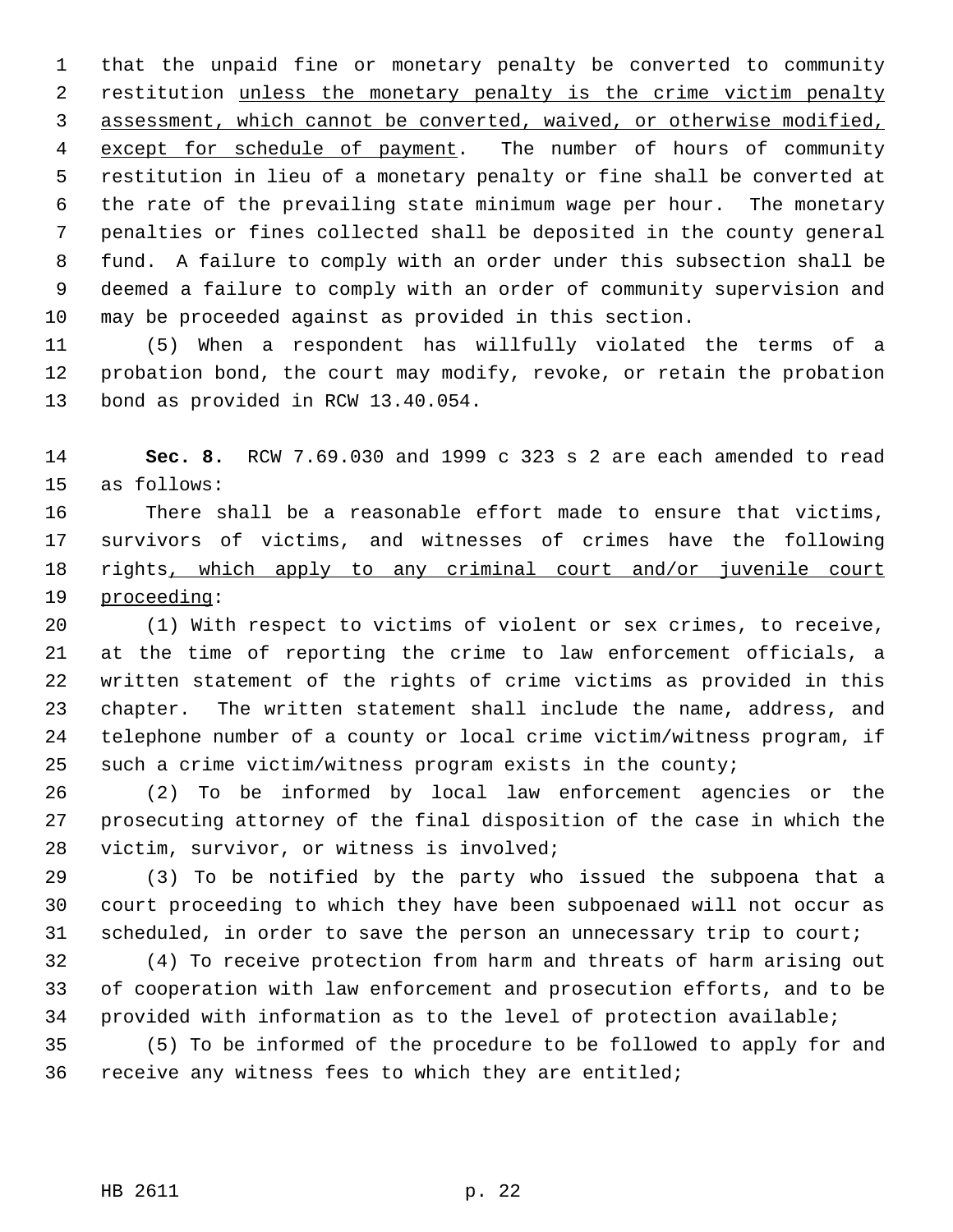(6) To be provided, whenever practical, a secure waiting area during court proceedings that does not require them to be in close proximity to defendants and families or friends of defendants;

 (7) To have any stolen or other personal property expeditiously returned by law enforcement agencies or the superior court when no longer needed as evidence. When feasible, all such property, except weapons, currency, contraband, property subject to evidentiary analysis, and property of which ownership is disputed, shall be 9 photographed and returned to the owner within ten days of being taken;

 (8) To be provided with appropriate employer intercession services to ensure that employers of victims, survivors of victims, and witnesses of crime will cooperate with the criminal justice process in order to minimize an employee's loss of pay and other benefits 14 resulting from court appearance;

 (9) To access to immediate medical assistance and not to be detained for an unreasonable length of time by a law enforcement agency before having such assistance administered. However, an employee of the law enforcement agency may, if necessary, accompany the person to a medical facility to question the person about the criminal incident if the questioning does not hinder the administration of medical assistance;

 (10) With respect to victims of violent and sex crimes, to have a 23 crime victim advocate from a crime victim/witness program, or any other support person of the victim's choosing, present at any prosecutorial or defense interviews with the victim, and at any judicial proceedings related to criminal acts committed against the victim. This subsection applies if practical and if the presence of the crime victim advocate does not cause any unnecessary delay in the investigation or prosecution of the case. The role of the crime victim advocate is to provide emotional support to the crime victim;

 (11) With respect to victims and survivors of victims, to be physically present in court during trial, or if subpoenaed to testify, to be scheduled as early as practical in the proceedings in order to be physically present during trial after testifying and not to be excluded solely because they have testified;

 (12) With respect to victims and survivors of victims, to be informed by the prosecuting attorney of the date, time, and place of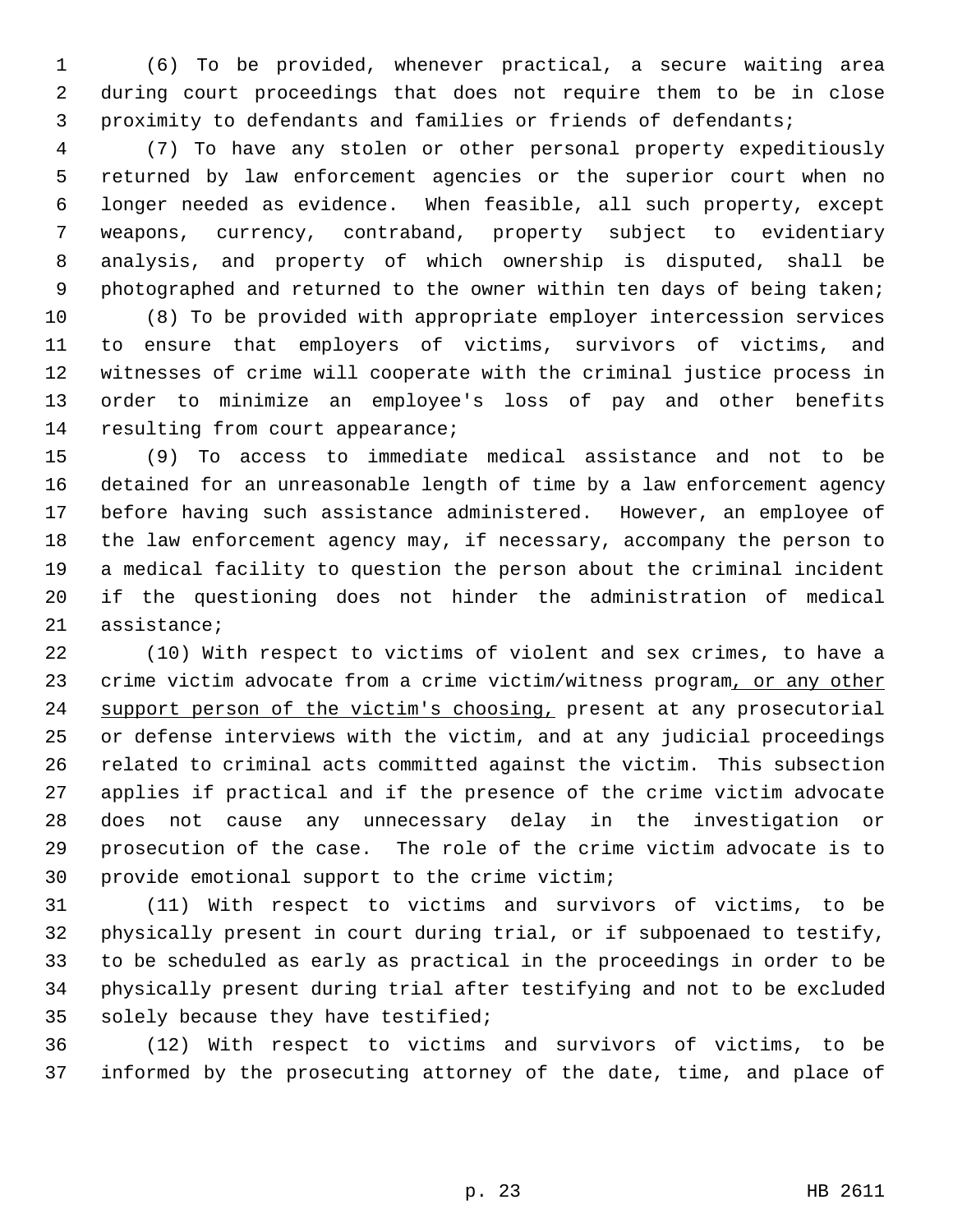the trial and of the sentencing hearing for felony convictions upon request by a victim or survivor;

 (13) To submit a victim impact statement or report to the court, with the assistance of the prosecuting attorney if requested, which shall be included in all presentence reports and permanently included in the files and records accompanying the offender committed to the custody of a state agency or institution;

 (14) With respect to victims and survivors of victims, to present a statement personally or by representation, at the sentencing hearing 10 for felony convictions;

 (15) With respect to victims and survivors of victims, to entry of an order of restitution by the court in all felony cases, even when the offender is sentenced to confinement, unless extraordinary circumstances exist which make restitution inappropriate in the court's 15 judgment; and

 (16) With respect to victims and survivors of victims, to present a statement in person, via audio or videotape, in writing or by representation at any hearing conducted regarding an application for pardon or commutation of sentence.

 **Sec. 9.** RCW 7.69A.030 and 1997 c 283 s 2 are each amended to read as follows:

 In addition to the rights of victims and witnesses provided for in RCW 7.69.030, there shall be every reasonable effort made by law enforcement agencies, prosecutors, and judges to assure that child victims and witnesses are afforded the rights enumerated in this section. Except as provided in RCW 7.69A.050 regarding child victims or child witnesses of violent crimes, sex crimes, or child abuse, the enumeration of rights shall not be construed to create substantive rights and duties, and the application of an enumerated right in an individual case is subject to the discretion of the law enforcement agency, prosecutor, or judge. Child victims and witnesses have the following rights, which apply to any criminal court and/or juvenile court proceeding:

 (1) To have explained in language easily understood by the child, all legal proceedings and/or police investigations in which the child may be involved.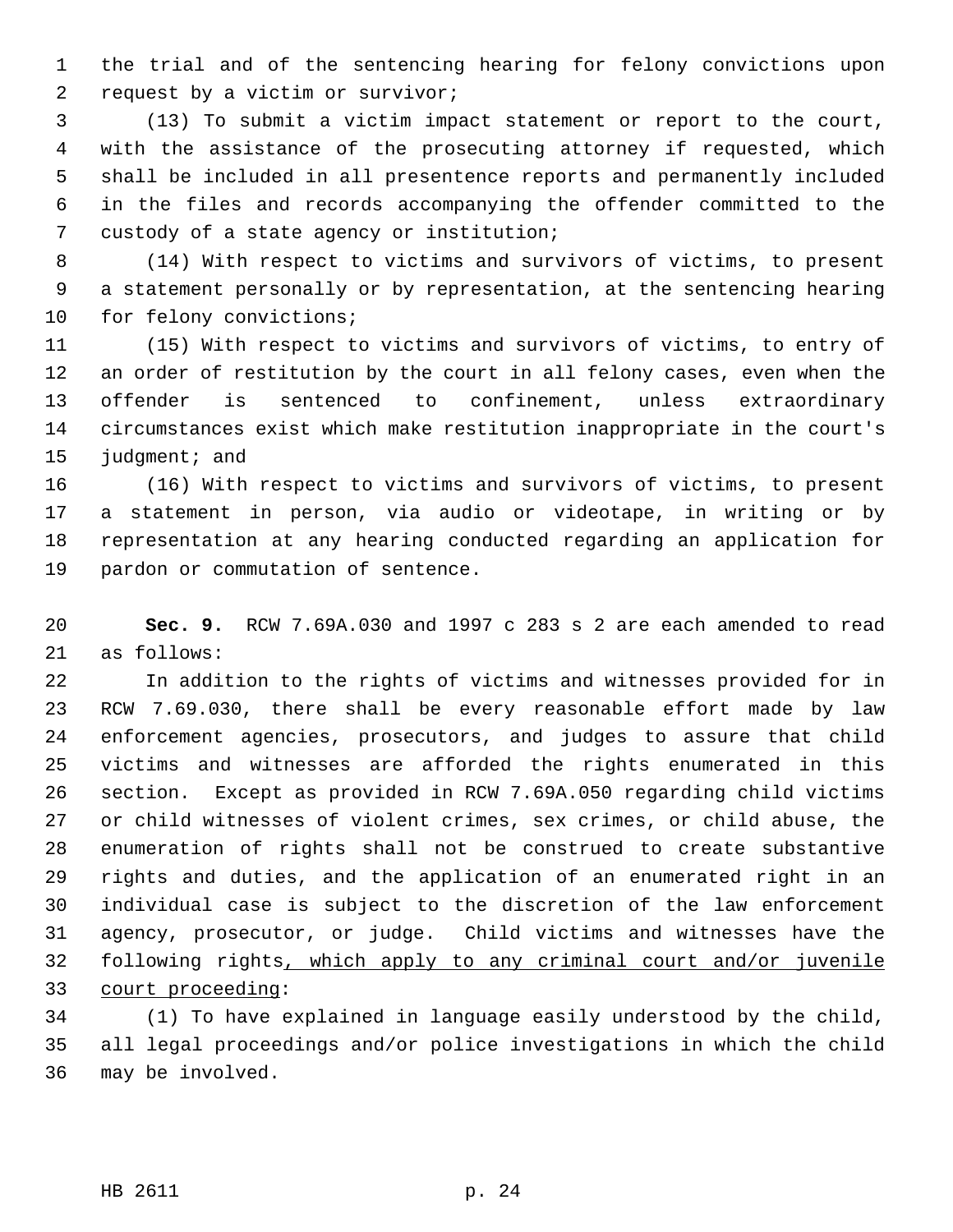(2) With respect to child victims of sex or violent crimes or child abuse, to have a crime victim advocate from a crime victim/witness program, or any other support person of the victim's choosing, present at any prosecutorial or defense interviews with the child victim. This subsection applies if practical and if the presence of the crime victim advocate does not cause any unnecessary delay in the investigation or prosecution of the case. The role of the crime victim advocate is to provide emotional support to the child victim and to promote the child's feelings of security and safety.

 (3) To be provided, whenever possible, a secure waiting area during court proceedings and to have an advocate or support person remain with the child prior to and during any court proceedings.

 (4) To not have the names, addresses, nor photographs of the living child victim or witness disclosed by any law enforcement agency, prosecutor's office, or state agency without the permission of the child victim, child witness, parents, or legal guardians to anyone except another law enforcement agency, prosecutor, defense counsel, or private or governmental agency that provides services to the child victim or witness.

 (5) To allow an advocate to make recommendations to the prosecuting attorney about the ability of the child to cooperate with prosecution and the potential effect of the proceedings on the child.

 (6) To allow an advocate to provide information to the court concerning the child's ability to understand the nature of the proceedings.

 (7) To be provided information or appropriate referrals to social service agencies to assist the child and/or the child's family with the emotional impact of the crime, the subsequent investigation, and judicial proceedings in which the child is involved.

 (8) To allow an advocate to be present in court while the child testifies in order to provide emotional support to the child.

 (9) To provide information to the court as to the need for the presence of other supportive persons at the court proceedings while the child testifies in order to promote the child's feelings of security and safety.

 (10) To allow law enforcement agencies the opportunity to enlist the assistance of other professional personnel such as child protection